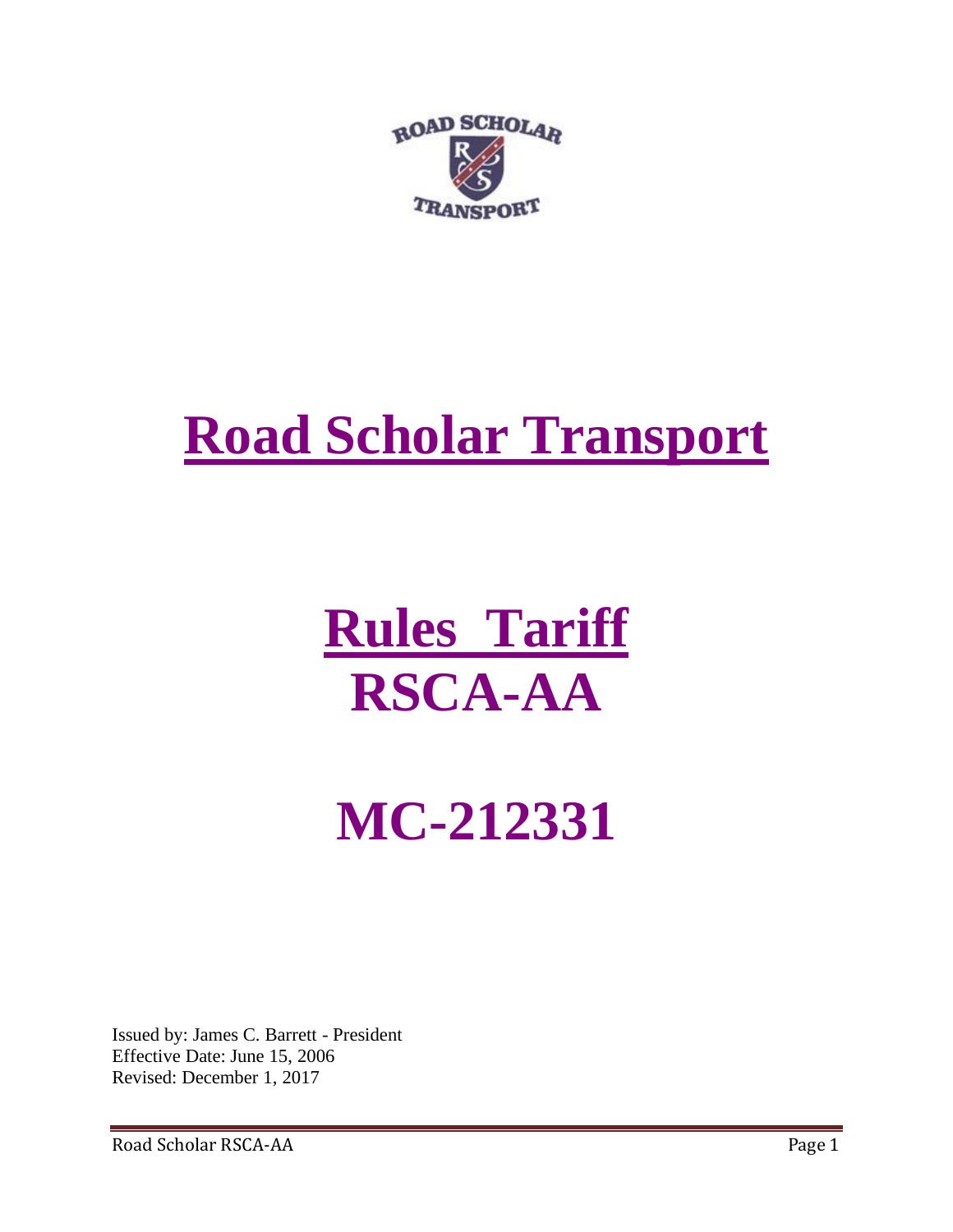INDEX

# Item # Description

10....................Arbitration 20....................Administration charges 30....................Advancing charges 40....................Blind shipments 50....................Bill of Lading 60....................Collect on Delivery (C.O.D.) 70....................Collection of charges 80....................Credit and collections 90....................Charges and Rates 95....................Consent to Jurisdiction and Venue 100..................Payment of charges 110..................Precedence of rates and charges 120..................Claims 130..................Consequential damage disclaimer 140..................Offsets of Charges 150..................Detention 155..................Detention: Vehicles without power units 160..................Computation of Free Time 170..................Excluded Commodities 180..................Fuel Surcharge 190..................Freight density requirements 200..................Guaranteed time definite delivery service 210..................Governing Tariffs 220..................Heated trailer service 230..................Hazardous materials charge and procedures 240..................Indemnification 250..................Inside delivery 260..................Defenses to Liability 270..................Released value commodities 280..................Liftgate services 290..................Pallet jack requests 300..................Pallet return 310..................Minimum Charge N.Y. Metro zips 10001-10299 320..................Pick up and delivery services - Northeast 330..................New York City Bridge and Tunnel Charge 340..................Trade shows 350..................Delivery / pickup at Piers 360..................Residential delivery 370..................Oversize equipment 380..................Pick up or delivery service after hours 390..................Pick up or delivery service Sat., Sun or Holiday 400..................Charges at Ports or warehouses 410..................Layover service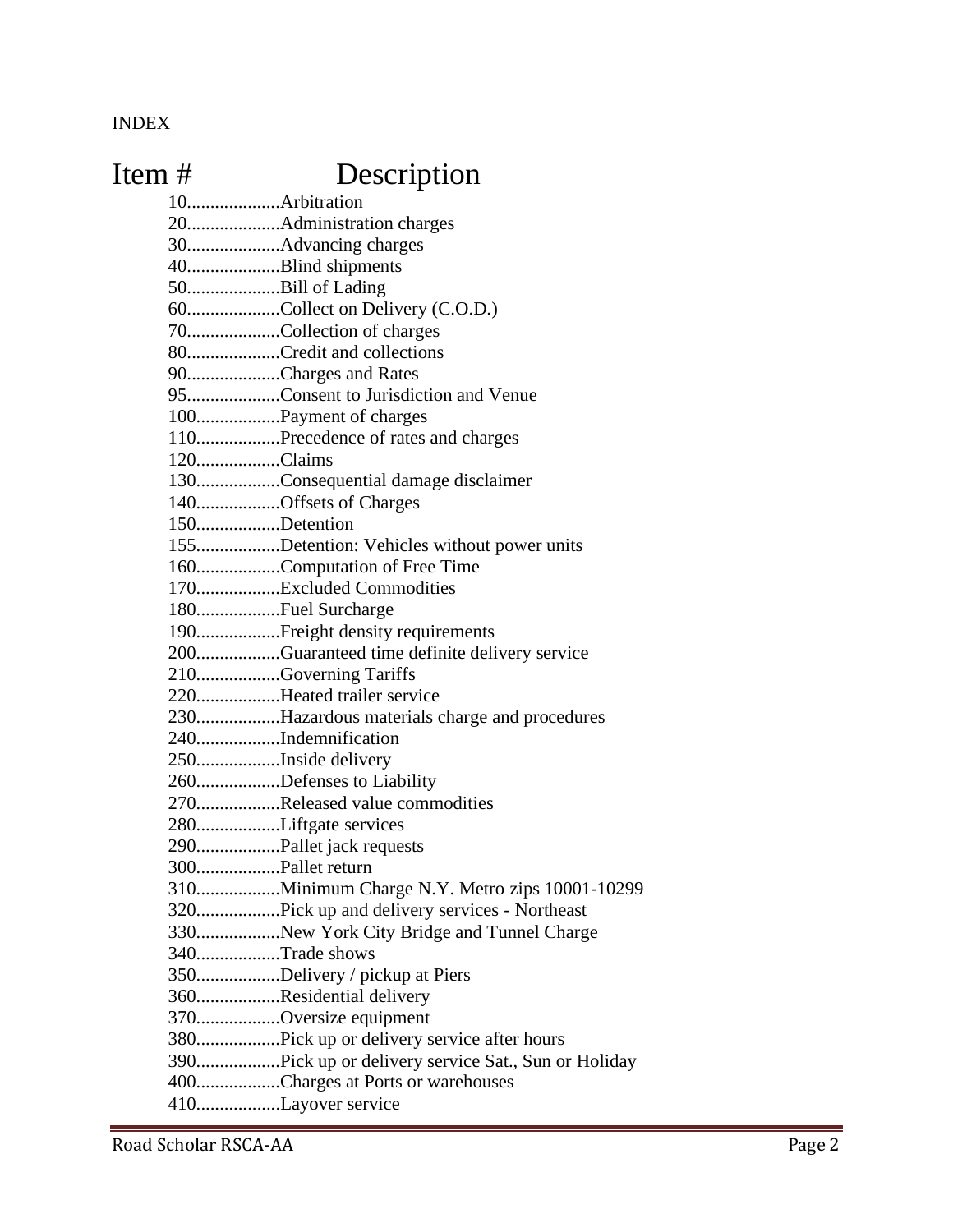|                | 420Notification charges                             |
|----------------|-----------------------------------------------------|
|                | 430Trailer spotting service                         |
|                |                                                     |
|                | 450Floor load charge                                |
|                | 460Impracticable Operations                         |
|                | 465Impracticable Operations and Force Majeure       |
|                | 470Redelivery services                              |
|                | 480Reconsignment services                           |
|                | 490Right to cancel                                  |
|                | 500Minimum weight factor                            |
|                | 510Scaling Services                                 |
|                | 520Rate and discount Publication Information        |
|                | 530Security Inspection                              |
|                | 540Sorting and Segregating or stacking freight      |
|                | 550Stop off charges                                 |
|                | 560Temperature Protection services                  |
|                | 570Use of equipment                                 |
|                | 580Transfer of Lading                               |
|                | 590Loading by Consignor-Unloading by Consignee      |
|                | 600Commodities, classifications packaging, labeling |
|                | 610BOL correction services                          |
|                | 620Terms and conditions                             |
|                | 630Service Limitations                              |
|                | 640Equipment ordered not used                       |
| 650Storage     |                                                     |
|                | 660Warranties and Non-Waiver                        |
|                | 670Quotations for transport                         |
|                | 680Dunnage removal services                         |
|                | 690Sealed shipments                                 |
| 700Lien rights |                                                     |
|                |                                                     |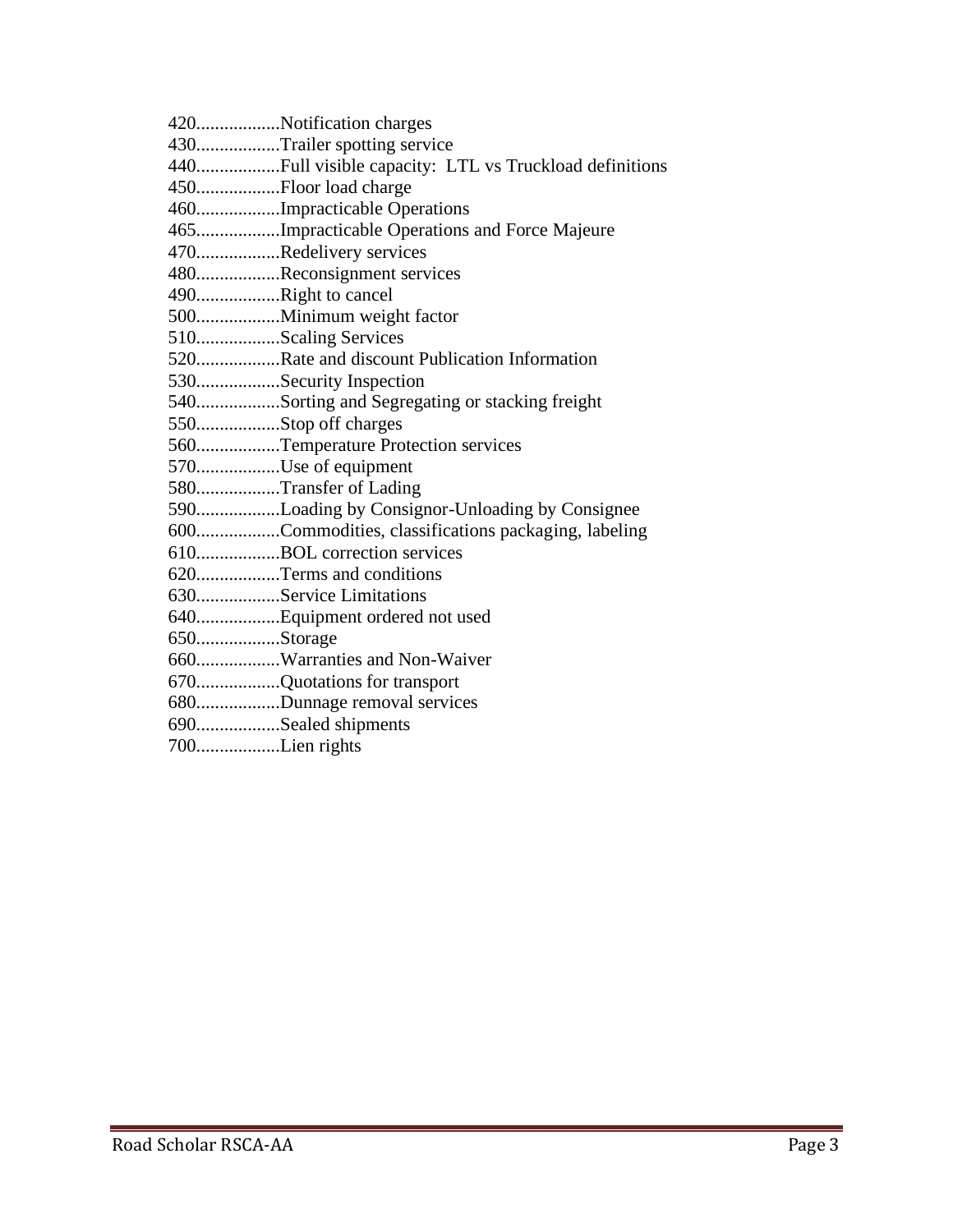#### Item 10: Arbitration

In the event of any dispute pursuant or related to, or arising out of , this Agreement or transaction, including but not limited to the effect of any term, covenant or provision and such dispute has not been resolved through good faith negotiations, then such dispute shall be submitted to arbitration in Lackawanna County, Pennsylvania, using the American Arbitration Association and the commercial arbitration rules pertaining thereto to the extent not inconsistent with the following:

1)The aggrieved party shall submit to the other party a written Statement of the dispute, including the specific basis therefore.

2)The non-aggrieved party shall have twenty (20) days to provide a written Statement in response to the dispute, including the specific basis therefore.

3)Within twenty (20) days of the non-aggrieved party's response, if the dispute has not been voluntarily resolved between the parties, then each party, aggrieved and non-aggrieved, shall choose a separate arbitrator. Each separate arbitrator so chosen shall then pick a third arbitrator. The three arbitrators shall be attorneys at law duly licensed to practice, and practicing in the Commonwealth of Pennsylvania.

4)The parties shall then proceed to arbitration before the three (3) arbitrators as soon as is practicable, but in no event sooner than thirty (30) days of the third arbitrator's appointment, unless both parties agree to an earlier date in writing, and no later than one hundred twenty (120) days.

5)The arbitrators shall give the parties a written decision within thirty (30) days of the arbitration. The agreement of any two of the three arbitrators shall be controlling.

In any dispute presented for arbitration, pursuant to this Section, and otherwise, the overriding guideline to be used in resolving such dispute shall be the purposes and intent of this Agreement.

Provisions of this paragraph will not apply to any collection action pursued by carrier to recover freight charges owed by shipper to carrier.

# Item 20: Administration Charges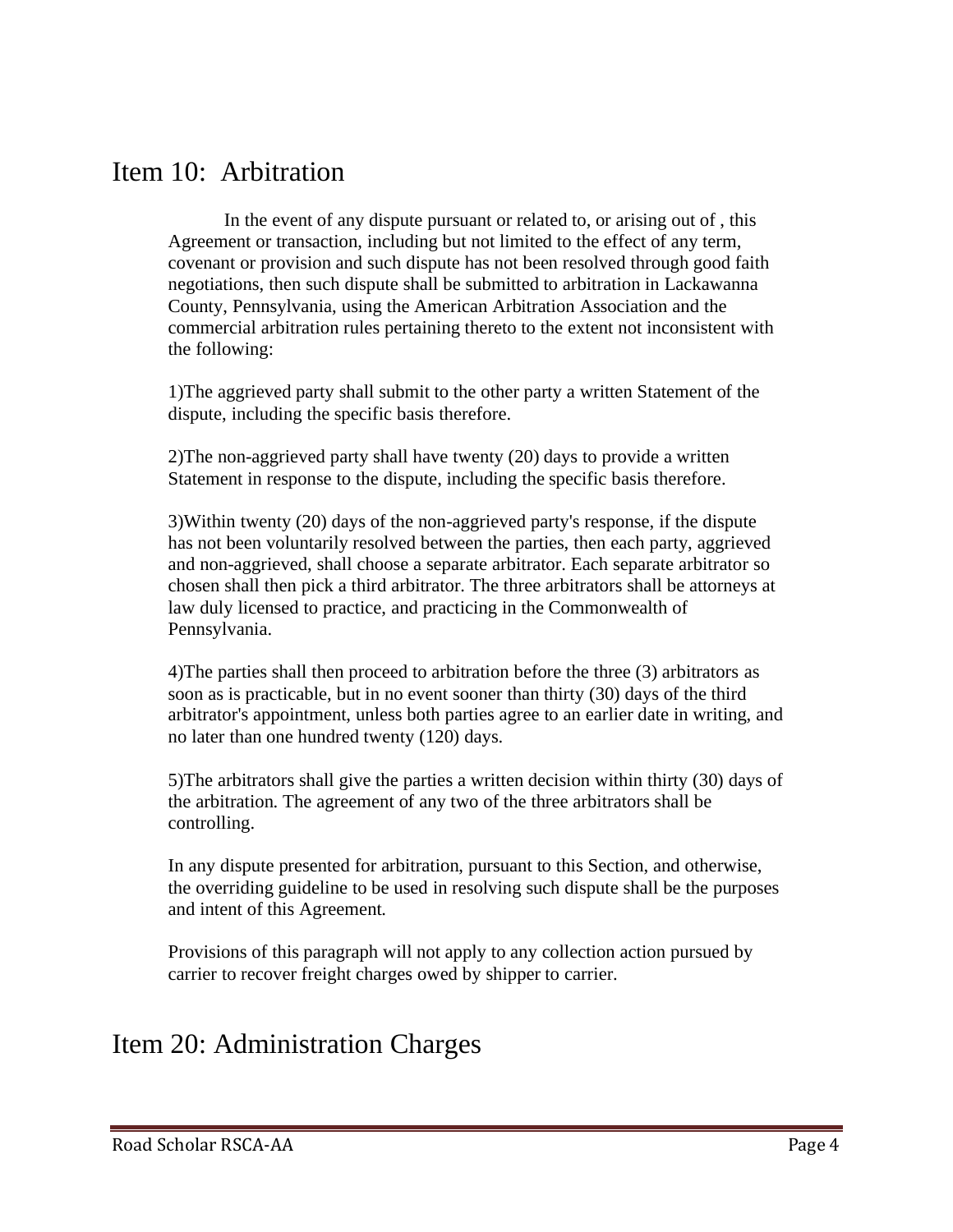Changes in the collection status (prepaid or collect) of a freight bill will be permitted upon receipt of a corrected bill of lading or other written instructions from the shipper. After a shipment has been delivered, written authorization for reversal of charges must be furnished by the party (shipper, consignee or third party) assuming responsibility for payment.

Reversal of charges will not be allowed after payment has been received based on the terms (prepaid or collect) of the original bill of lading. Instructions to add, change or delete a third party to a freight bill may only be accepted from the shipper and only before payment has been received on the terms of the original bill of lading.

The charge for the following will be \$25.00 each.

- 1. Changing the payment terms
- 2. Changing the party responsible for payment.
- 3. Rate modification due to missing quote number on Bill of Lading.
- 4. Any other change that would require a re-bill.

#### Item 30: Advancing charges

Unless otherwise instructed by shipper or consignee, the carrier may advance or pay charges which are incidental to the transportation of the shipment. These advanced charges are to be collected in addition to the applicable transportation charges. 2. The charges assessed by the carrier for advancing or paying monies outlined above shall be \$10.00 per \$100.00 dollars advanced or fraction thereof subject to a minimum charge of \$26.50

#### Item 40: Blind Shipments

1)Upon request of shipper, carrier will amend freight bill Delivery Receipt to reflect a shipper and/or consignee address other than actual party.

2)This service will apply on prepaid shipments only.

3)This service will not be performed on shipments containing hazardous materials.

4)Requests for this service must be made in writing from the requestor to Carrier.

5)When this service is requested, the charge per requested freight bill will be \$45.00 paid by original shipper.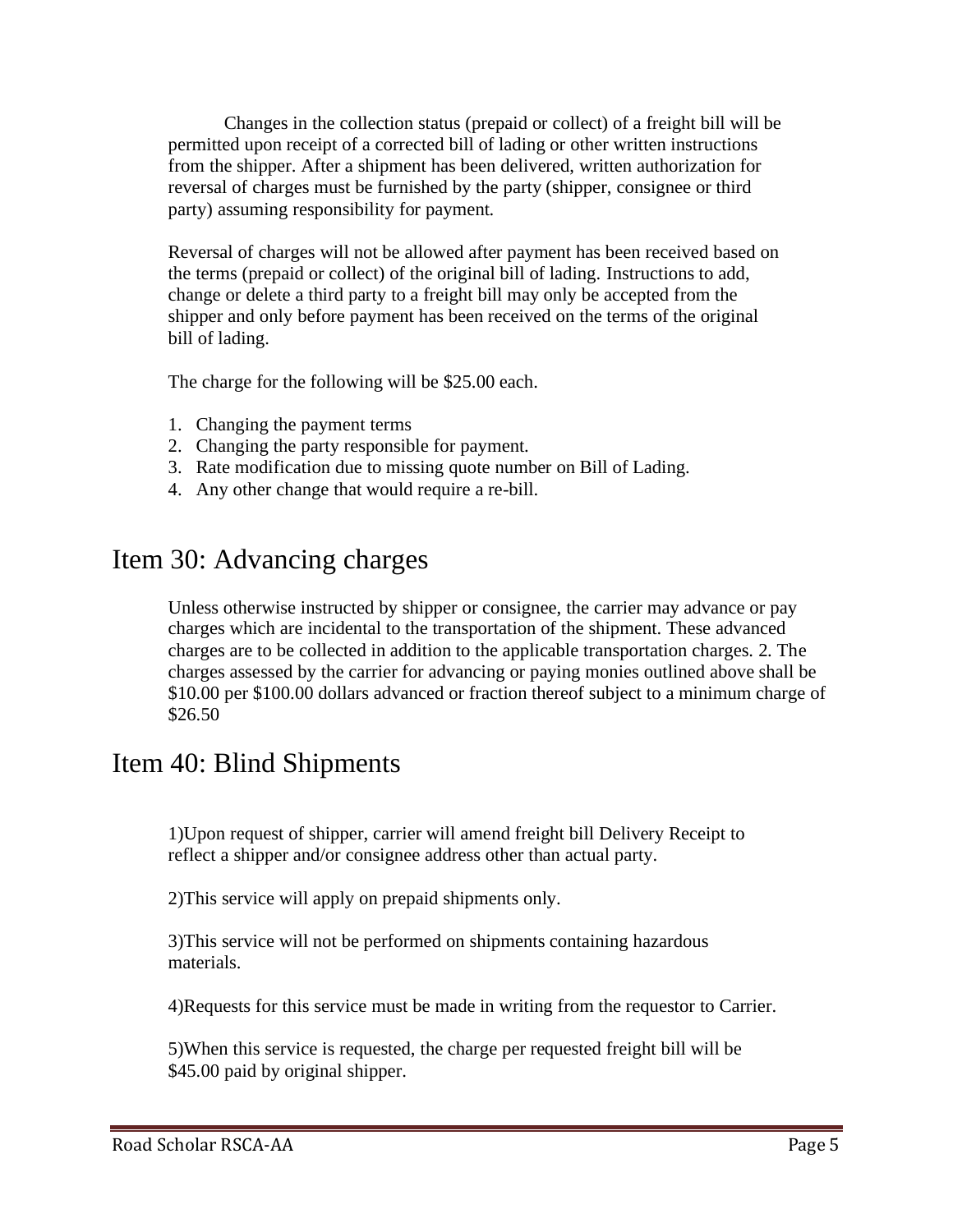#### Item 50: Bill of Lading

The shipper must identify the specific commodity or product on the bill of lading for all transportation moving under FAK or freight all kinds rates. If the shipper fails to identify the specific commodity or product, carrier will not be liable for any damages to or destruction of the product or commodity resulting from it being on the same trailer with other freight that is either incompatible or is prohibited by federal, state or local laws and regulations from being co-loaded on the same trailer with the product or commodity moving under the FAK or freight all kinds rates.

#### Item 60: Collect on delivery

1)At time of shipment, the bill of lading must be clearly marked with the following information: amount to be collected, form of payment, i.e., cash, certified check, bank check.

2)The charge for collecting and remitting the amount of each C.O.D. bill collected on shipments consigned will be .03 times the C.O.D. amount. Subject to a minimum of \$35.00 and a maximum charge of \$500.00.

3)There is no additional charge for picking up a check for freight charges. The C.O.D. charge applies only when we pick up a check for the shipper's merchandise.

#### Item 70: Collection of charges

#### Third Party Billing

1. When a party other than the consignor or consignee on the Bill of Lading and Shipping Order is responsible for paying the freight charges, the consignor must place the name and address of such third party on the Bill of lading and Shipping Order at time of shipment.

2. When consignor requests carrier to bill a third party, the shipment must be prepaid and payment of charges guaranteed by the consignor if the third party fails to pay such charges within the time allowed under DOT credit regulations. If a shipment is inadvertently accepted on a third party collect basis, the freight terms will be considered to be prepaid.

3. Shipments subject to the provisions of this item will not be accepted if the consignor executes SECTION 7 of the Bill of Lading. If a shipment is inadvertently accepted when the consignor executes SECTION 7 of the original bill of lading, the SECTION 7 provision will be invalid.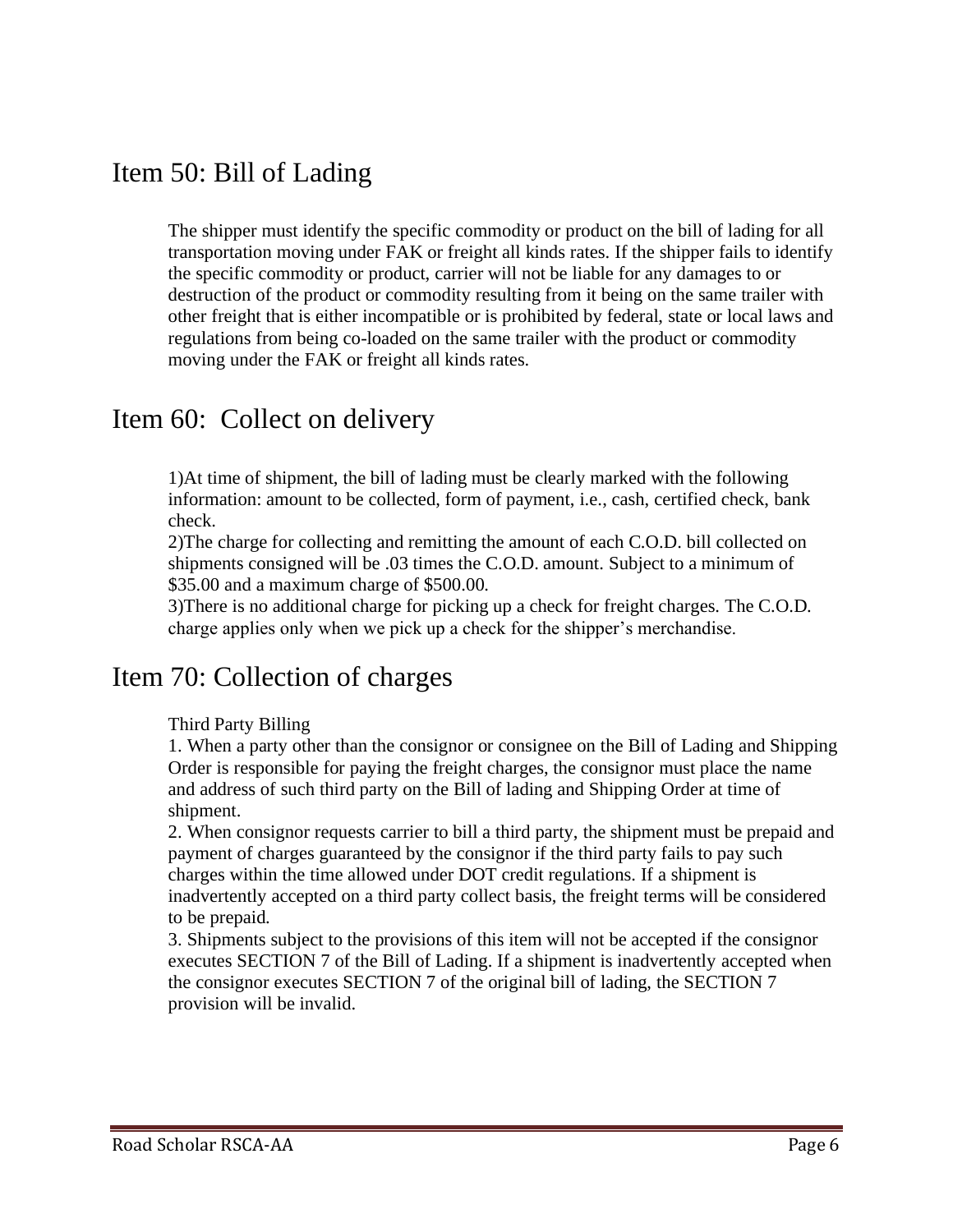#### Item 80:Credit and collection

1)Any consignor or consignee must meet credit worthiness requirements. Any delivery to a receiver who has not established credit history will be required to pay all freight charges and fees at time of delivery. Compensation will be in the form of cash or certified funds in U.S. currency.

2)Invoices for freight will, upon request be forwarded to third party freight services; however, it is the responsibility of the party designated on the bill of lading as payer of freight charges to insure payment is made within the prescribed credit period. It is also the payer's responsibility to insure accurate and updated rates are supplied to the freight payment service. The name, address and any account numbers of the freight service plan must be clearly stated on the bill of lading.

3)Freight charges for all collect shipments will be collected in cash or certified funds (U.S.) at the time of delivery. Excluded are receivers who have established credit terms with the carrier prior to delivery.

#### Item 90: Charges and rates

SHIPPER shall pay CARRIER in full for all transportation and related services according to the addendum(s) and schedules(s) of rates in contract agreement, and included by reference herein, within 7 calendar days of receipt of CARRIER's invoice. In the event payment is not made within seven days, shipper agrees that interest shall accrue daily and be made payable to carrier at the interest rate of two percent (2.0%) per month and, in addition, SHIPPER may lose any discounts offered by CARRIER under any contract agreement.

The reduction or offset of amounts due to carrier for cargo claims, per diem equipment, storage or other charges, invoice disputes or any other amount alleged to be due from carrier is not permitted unless authorized in writing by carrier before such offset or reduction is made.

Taxes and other charges excluded; payment in us dollars all transportation charges are exclusive of applicable federal, state, or local sales, use, excise, or similar taxes; government fees; and customs penalties. Customer will pay directly to the applicable government authority or reimburse Carrier for all such taxes, fees, and penalties incurred as a result of the services provided. All payments due to Carrier will be made in U.S. Dollars.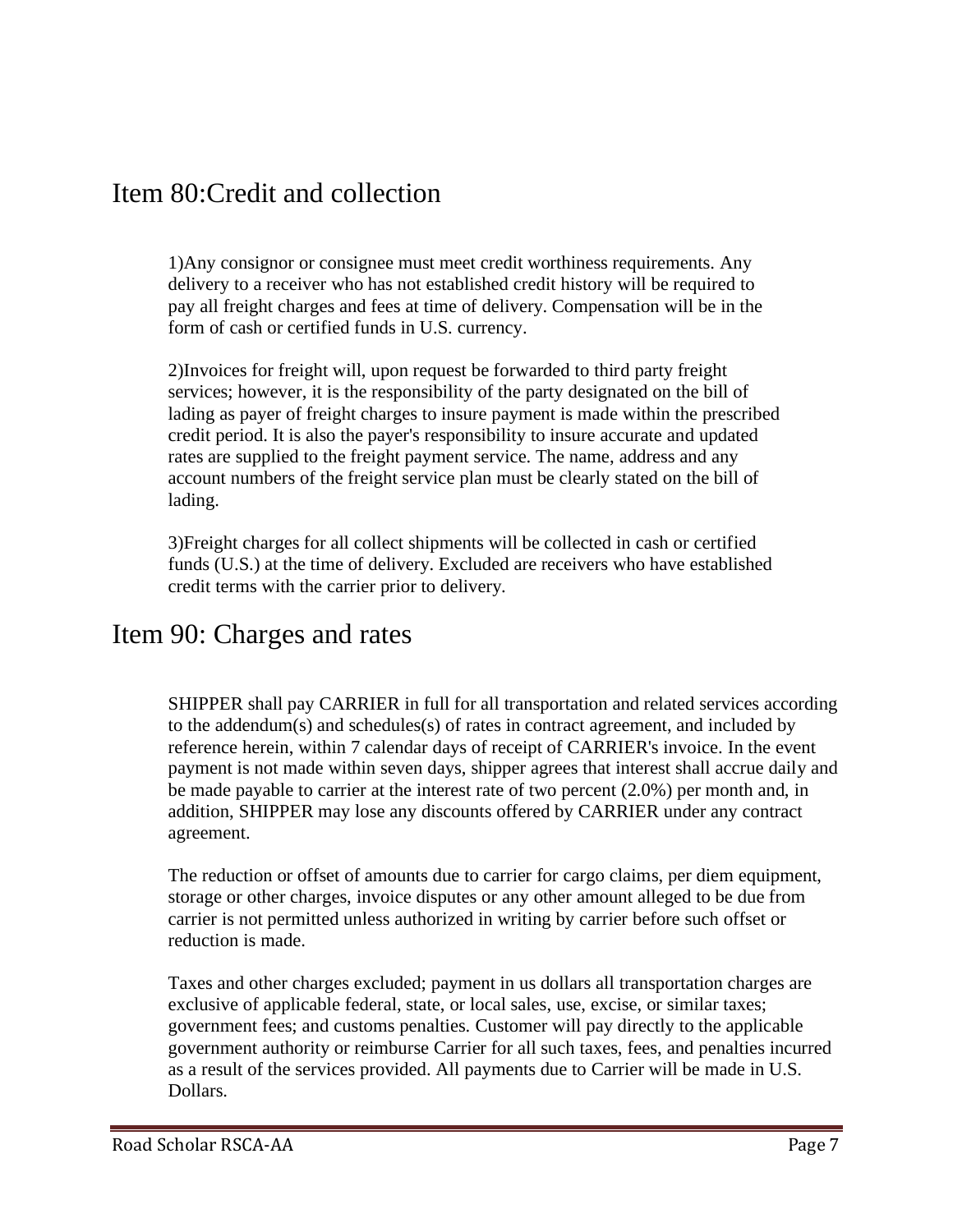Delinquent (Principles and practices for the Investigation and disposition of failure to make payment of freight charges)

Failure to make payment of freight charges for services performed which subsequently results in legal action taken against the debtor, will be subject to the following:

1) Forfeiture of all discounts, allowances, commodity rates, brokerage agreements, incentives or any other rate reductions enjoyed by such debtor, if any, on all unpaid freight bills.

2) In addition to the above, debtor will be responsible for attorney fees and/or court costs associated with or as a result of suit. ACCORD AND SATISFACTION. No payment of a lesser amount than is then due and payable shall be deemed to be other than on account of the earliest dated invoices, nor shall any endorsement or statement accompanying any check or other form of remittance by the party responsible for payment be deemed an accord and satisfaction without Carrier's express written consent, and Carrier or Carrier's agent may accept such checks or other forms of remittance without prejudice to Carrier's right to recover the balance of such invoice amounts or to pursue any other remedy provided by law or equity.

#### Item 95: Consent to jurisdiction and Venue

The parties agree that any lawsuit, claim, or action arising from unpaid freight charges may be filed and litigated in the state courts of Lackawanna County, Pennsylvania, and that if such a lawsuit, claim, or action is filed in said courts, the parties agree and irrevocably consent to the exercise of in personam jurisdiction by said courts over them and agree and irrevocably consent that venue and forum is proper in said courts. Furthermore, if a lawsuit, claim, or action arising from unpaid freight charges is filed in the state courts of Lackawanna County, the parties hereby irrevocably waive any and all defenses, claims, or objections which the parties may now or hereafter have based on lack of personal jurisdiction, improper venue or forum, the doctrine of forum non conveniens or any similar basis, or any other defense, claim, or objection in any way related to the jurisdiction, venue, or forum of said courts, and furthermore, hereby irrevocably waive the right to make any claim to transfer the venue or forum of any such lawsuit, claim, or action filed in said courts. The parties further agree that any action to enforce a judgment may be instituted in any state or federal court in the United States or its territories.

#### Item 100: Payment of charges

#### Maximum Credit Period

1) No shipment will be accepted when the line-haul transportation charge based on a through local or joint-line rate is partially prepaid or partially collect.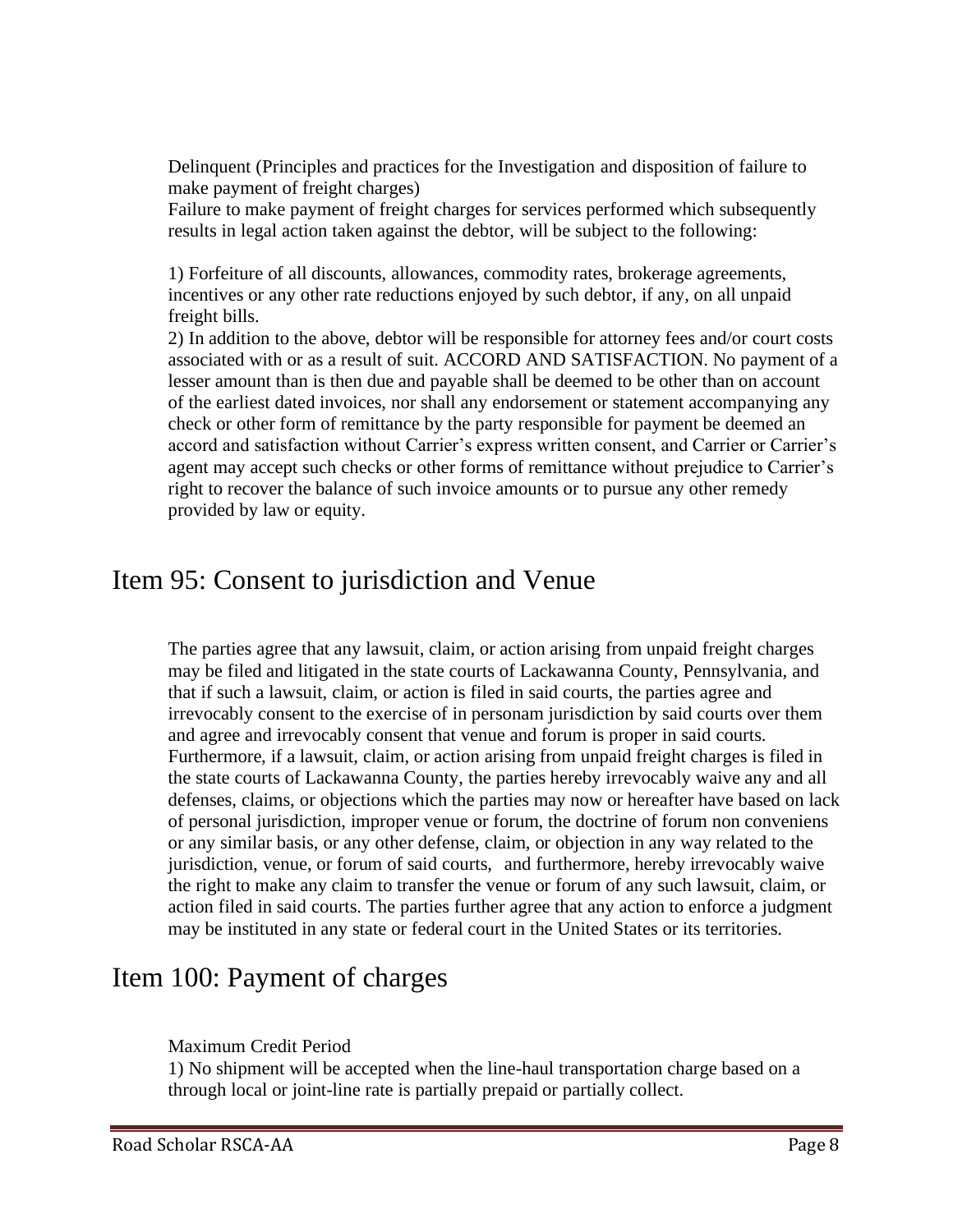2) Allowances or discounts shall apply only when charges are paid within the maximum credit period of 30 calendar days.

3) When a check is issued for payment of a carrier's freight bill and is returned unpaid due to insufficient funds, stop payments or closed account, an additional charge of \$30.00 will apply.

# Item 110:Precedence of rates and charges

A.)When the shipper, consignee or third party each has a pricing agreement or contract with rates applicable to its line haul charges on a given shipment, those provisions applicable to the payer of the freight charges will apply. This priority or application will apply whether or not the total charges are higher, lower or unchanged from those that might result if provisions applicable to a non-paying party were applied.

Payer shall mean:

1) The shipper on prepaid shipments (except when a third party has been designated on the original bill of lading).

2) The consignee on collect shipments.

3) A third party (party other than shipper or consignee) as designated on the original bill of lading.

4)Freight payment plans will not be considered as payer.

B.) On accounts which have contractual provisions and ship from a location not listed in their contract, the shipment will be rated using class rates with no applicable discount.

#### Item 120: Claims

A) Filing Time Limits

1. Loss and Damage Claims: All claims for lost, damage or delayed shipments must be filed in writing and received by Road Scholar within nine (9) months of the date of delivery of the shipment. Or in the case of non-delivery within nine (9) months of the date of the bill of lading.

2. Overcharge, Undercharge Claims: If a shipper seeks to contest the charges originally billed or additional charges subsequently billed the shipper may request that the Surface Transportation Board determine whether the charges billed must be paid. A shipper must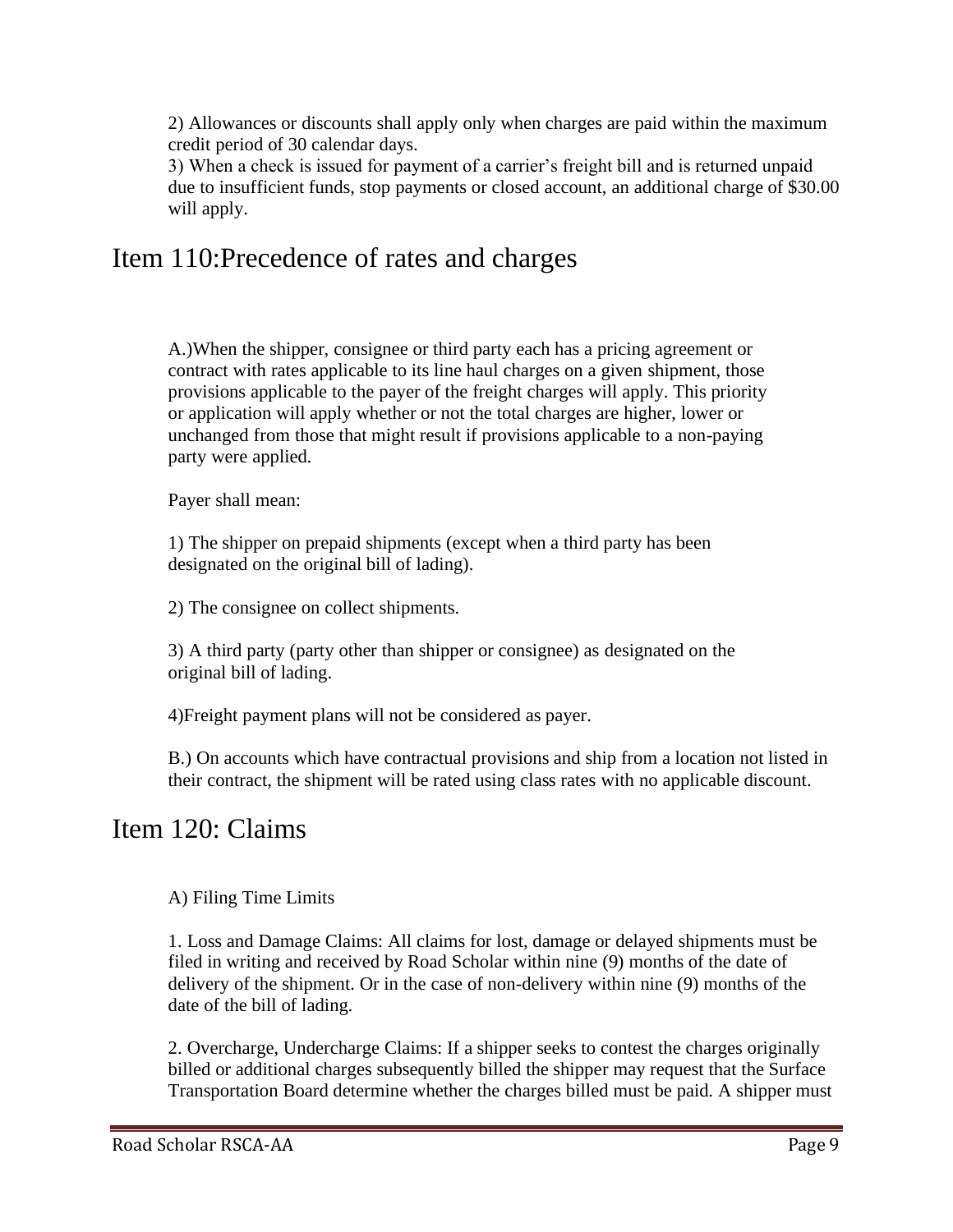contest the original bill or subsequent bill within 180 days of receipt of the bill in order to have the right to contest such charges.

B) Limitation All claims shall be brought solely in a customer's individual capacity. Customer agrees it will not bring an action against carrier as a class plaintiff or class representative, join a class as a member, or participate in any way as an adverse party in a class action lawsuit against carrier. Claims may not be joined or consolidated unless agreed to in writing by all parties.

#### Item 125:Documentation of Cargo Claims

Cargo claims should include the following information:

1) a demand for payment of a specified dollar amount accompanied by documentation to verify the amount of the demand such as certified copies of repair invoices or actual product costs;

2) information to identify the shipment such as container/trailer number, date of shipment, origin and destination of the shipment, shipper's, consignee's and notify party's names, and bill of lading number;

3) legible copies of shipping instructions, the delivery receipt and other shipping documents;

4) the applicable salvage amount;

5) legible copies of the loading and unloading tally denoting contents and quantities of each of the packages involved in the shipment and seal record (particularly for shortage claims);

6) supporting documentation detailing the nature of the damage or loss (such as photographs);

7) any import declaration (if applicable).

Determination of Damages; Exclusion of Certain Damages: The measure of damages for loss of or physical damage to the cargo shall be the lower of the actual value of the lost or damaged commodity at origin or at destination, reduced by a reasonable amount for salvage. We will be liable for the reasonable costs of Customer to mitigate its damages. In no event shall we be liable to Customer or anyone else for special, incidental, or consequential damages that relate to loss, damage or delay to a shipment, unless Customer has informed us in written or electronic form, prior to or when tendering the shipment to us, of the potential nature and type of such damages, and we specifically agree in written or electronic form to accept responsibility for such damages. In no event shall we be liable to Customer or anyone else for punitive or exemplary damages that relate to loss, damage or delay to a shipment.

Mitigation of Damages; Salvage: Customer must cause the consignee to accept delivery of a shipment and is not entitled to abandon any shipment to us. The consignee has a duty to mitigate damages by accepting damaged cargo unless it is of no value and without salvage value. The obligation to mitigate damages also includes replacing damaged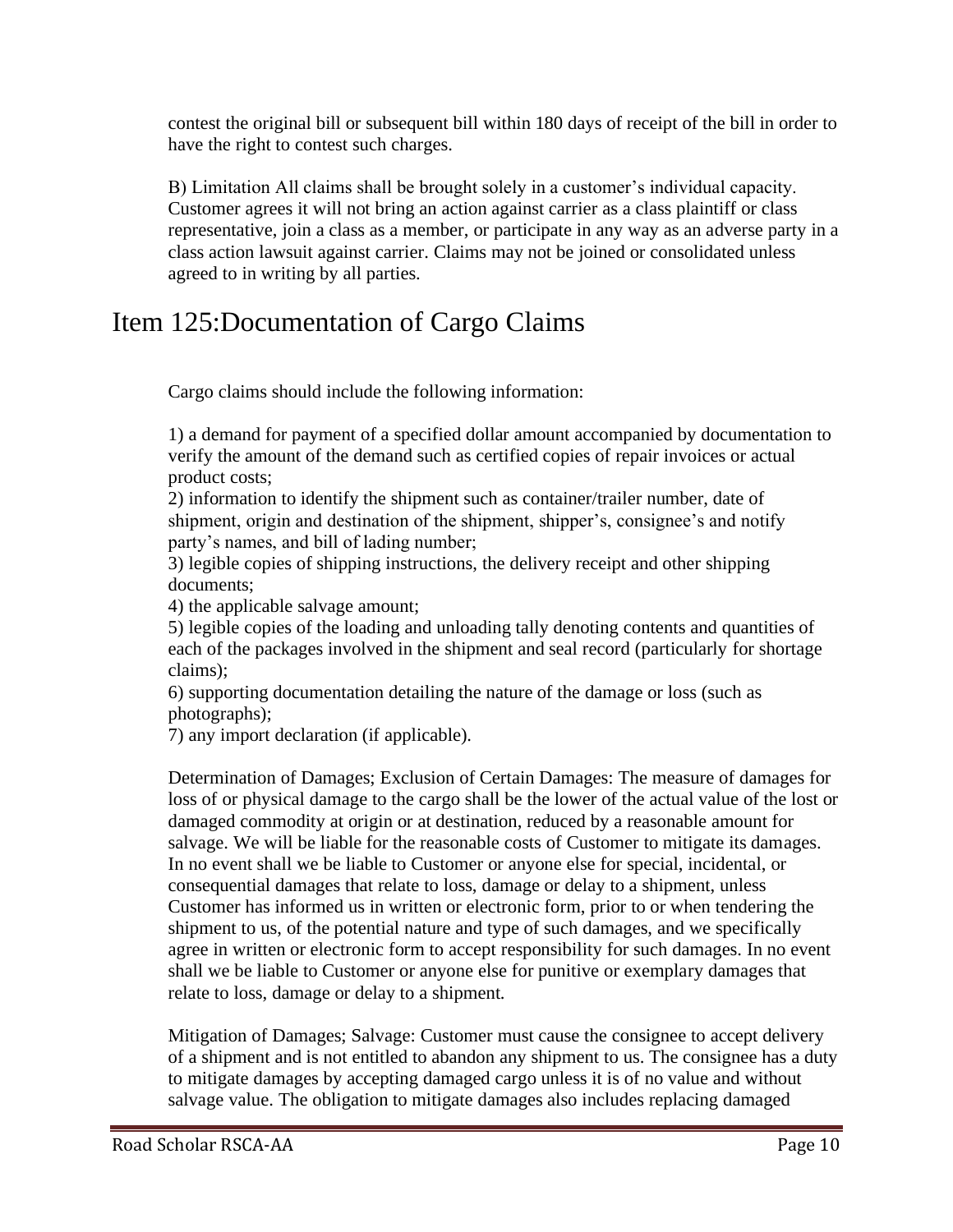cartons and packaging, relabeling freight and undertaking other repairs and replacement of packaging. Customer will have the right to determine, in its reasonable discretion, to repair, repackage, salvage, or scrap damaged cargo. If Customer does not elect to salvage cargo, any claim for cargo loss or damage shall nevertheless be reduced by a reasonable salvage allowance. If Customer elects to salvage cargo, Customer shall notify us to return the cargo to Customer or allow us to dispose of the cargo. Any amounts received in salvage, whether accomplished by us or Customer, will reduce the amount of the cargo claim. Customer may condition salvage upon the removal of all identifying marks or labels or the cargo being permanently marked as "damaged" or with a similar notation. If we are retained by Customer to return the damaged cargo for repair, salvage, or scrapping, Customer agrees to pay our standard line-haul rates or other mutually agreed to rate, without prejudice to Customer's right to recover such freight charges as damages. Damaged cargo will not be scrapped unless repair and/or salvage are not feasible. If we salvage the cargo, we may bill a reasonable charge for doing so against salvage receipts.

#### Item 130: Consequential damage disclaimer

Carrier will not be liable for:

1. Any special, incidental, or consequential damages (including damages resulting from loss, damage or delay to shipment);

2. Commercial loss of any kind (including damage to business reputation or loss of business or profits); or

3. Loss, damage, or expenses directly or indirectly arising from the provisions of Carrier's services including failure to make a timely delivery, short delivery, or nondelivery by the Carrier, whether or not Carrier has been advised of the possibility of such damage or loss.

4. Including but not limited to, any penalties, fines, chargeback's, fees, loss of profits or income assessed by the shipper, consignee, or interested third party for failure to provide services up to and including specific transit times, scheduled deliveries or failure for transfer of documentation (inclusive but not limited to packing lists or customs forms) and/or information from consignor to consignee.

# Item 140: Offsets of Charges

The reduction or offset of amounts due to Carrier for cargo claims, ancillary or other charges, invoice disputes or any other amount alleged to be due from Carrier is not permitted.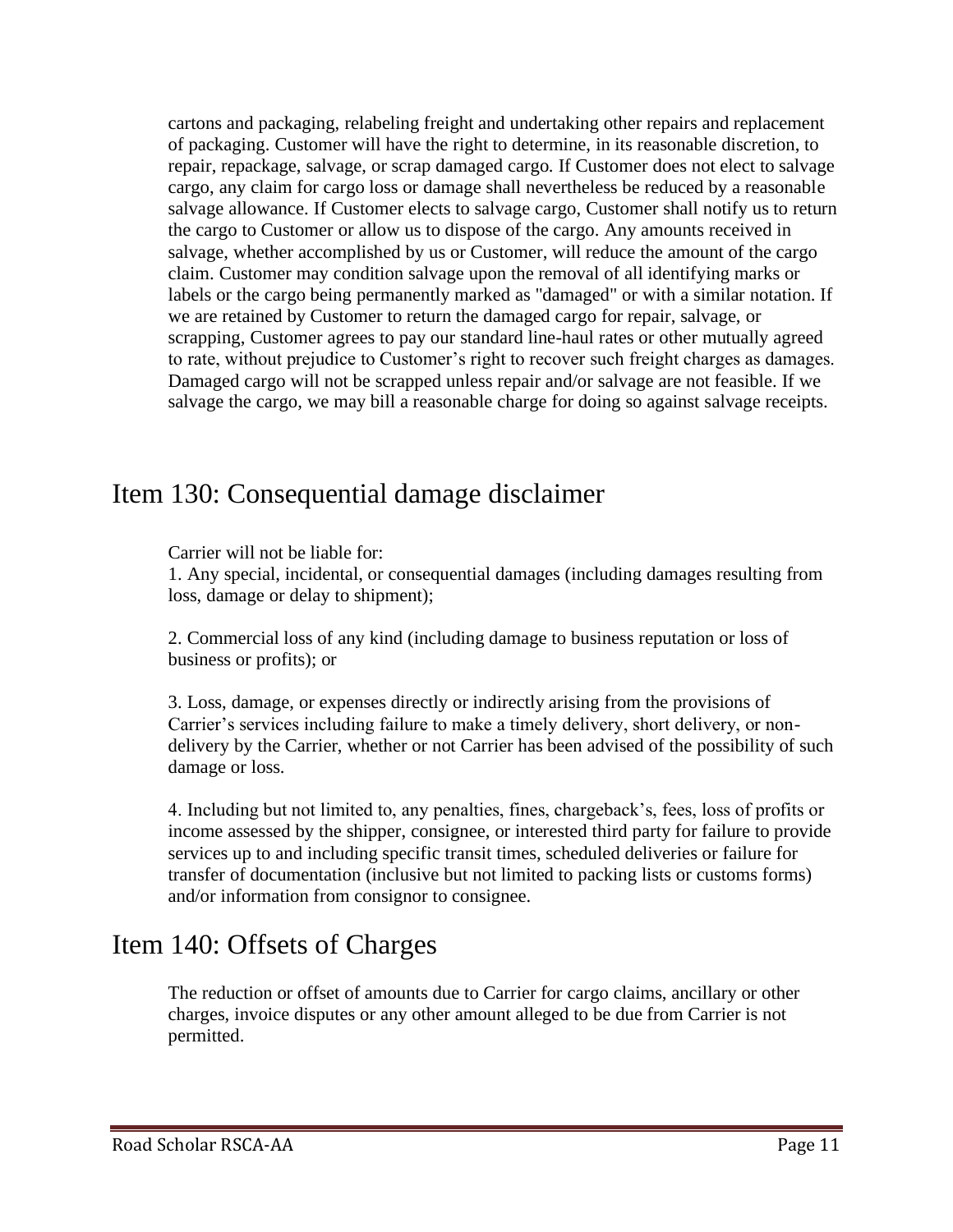#### Item 150: Detention

When Carrier's vehicle(s) are delayed or detained at the premises of the consignor or consignee, or other places designated by either party for loading or unloading, Carrier will assess a detention charge in addition to all other applicable charges. Unless otherwise stated in a written rate quotation for the particular shipment, detention charges will be billed at a rate of \$37.50 for dry van equipment or \$50.00 for temperature controlled equipment per 15 minutes in excess of allowable free time subject to a maximum of ten (10) hours per calendar day, regardless of whether or not Carrier's vehicle remains on the premises or departs from the premises while waiting to deliver. Detention time will begin once the vehicle is available for loading or unloading, and end upon completion of loading or unloading and receipt by the driver of a signed bill of lading or delivery receipt. Unless otherwise agreed by Carrier in writing, the total allowable free time for loading or unloading will be based on the Computation Of Free Time (Item 160). If a vehicle is both loaded and unloaded, the free time will be 1.5 hour for each service. Charges for detention will be charged to the billing party regardless of where the detention occurs. Saturdays, Sundays and/or Holidays are not excluded from this item. Carrier's liability as a warehouseman will begin at the earlier of refusal or rejection of cargo. Carrier reserves the right, at its sole discretion, to place freight into a storage facility when unloading is not performed in accordance with this item. Upon placement of cargo into storage, Carrier's responsibility, care, custody and control will conclude. All costs Road Scholar Transport incurs related to the transportation of freight to the storage facility will be billed to the party of record, in addition to the storage fee. Carrier assumes no liability for loss or damage to stored cargo and will have no responsibility for ensuring that the storage facility accepts responsibility for the full value of cargo tendered or any lesser amount.

# Item 155: Detention: Vehicles without Power Units

#### Spotting or dropping trailers

This item applies when carrier's vehicles without power units are delayed or detained on the premises of consignor, consignee, or on other premises designated by them. Also applies, when the carrier spots or drops a trailer at the request of the consignor or consignee.

\$75.00 per trailer for each 24-hour period or fraction thereof. Charges cease when the customer notifies carrier that the equipment is available to carrier.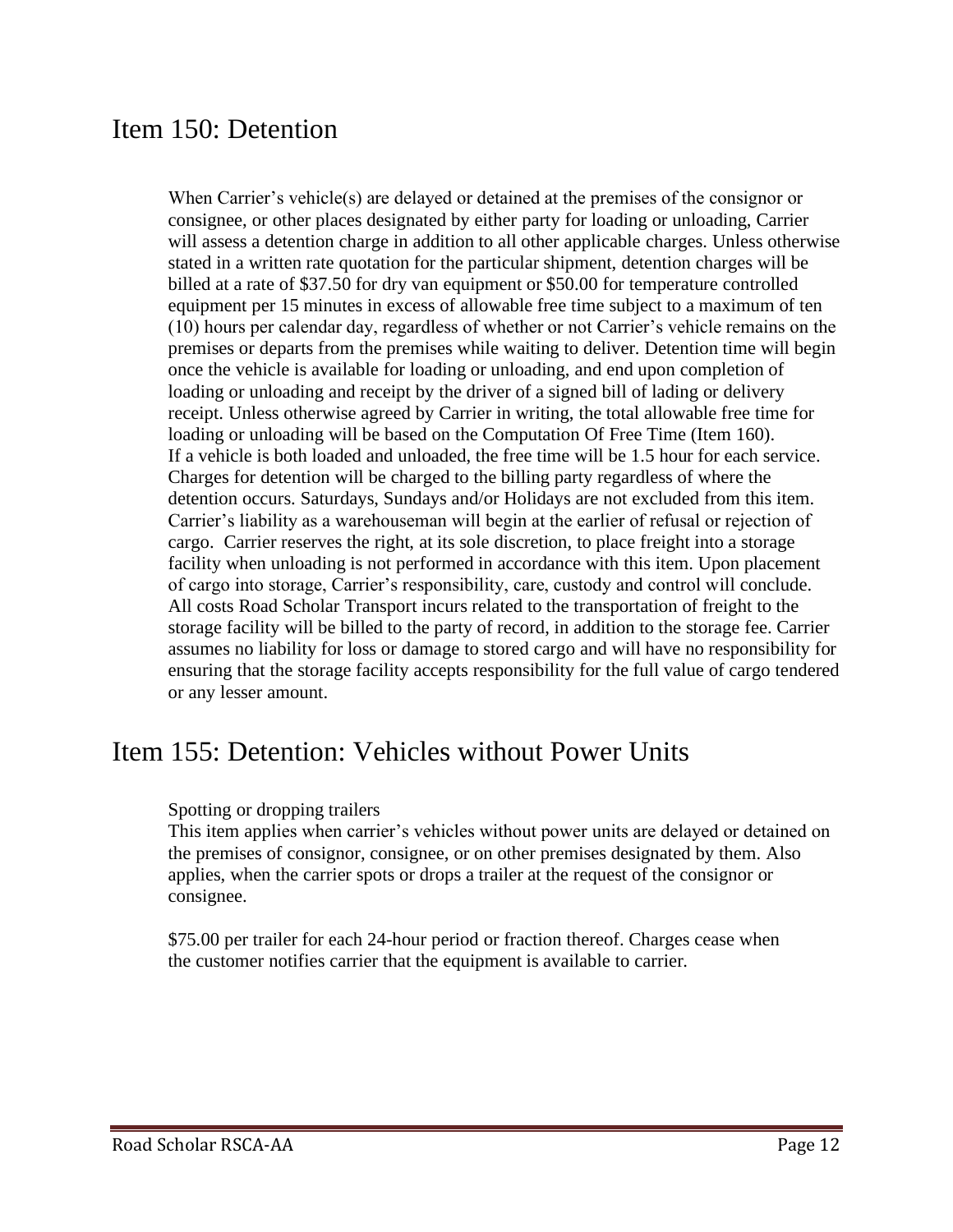#### Item 160: Computation of free time

A) Free time application:

1. Free time starts upon notification by the driver to the consignor or consignee that the trailer is available.

2. Detention end upon notification from the consignor or consignee that the trailer is available for movement.

3. When a trailer is both loaded and unloaded, the free time for loading will not begin until the free time for unloading has expired.

B) Free time for the loading or unloading of freight will be allowed as follows:

1. Less than 2,000 pounds 15 minutes

2. 2,000 pounds but less than 4,999 pounds 25 minutes

3. 5,000 pounds but less than 9,999 pounds 30 minutes

4. 10,000 pounds but less than 19,999 pounds 60 minutes than

5. 20,000 but less than 29,999 pounds 95 minutes

6.More than 30,000 pounds 120 minutes

C) Free Time: vehicles without power units Free time will be determined as follows: 24 hours at the time of drop.

Subject to availability of equipment, carrier will spot trailer for loading or unloading on the premises or designated site as requested by consignor/consignee, or as close as conditions permit. Customer or its designee may move the spotted trailer with its own power units at its own expense and risk for the purpose of loading or unloading.

Consignor/consignee will perform all loading or unloading, including the counting and checking of freight. In the case of loading, the Bill of Lading must show, "Shipper load and count". When a trailer is unloaded and reloaded, each transaction will be treated independently of the other except that when unloading is completed, free time for loading shall not begin until free time for unloading has elapsed.

Carrier responsibility for safeguarding shipments will begin when carrier takes possession of a trailer loaded by consignor, and will end when carrier spots equipment set for unloading by consignee, as the case may be.

Options: When loading or unloading is not completed by the end of the business day, consignor/consignee has the option to:

a. Request trailer without power remain. Free time will cease, and detention without Power will begin with applicable free time.

b. Request trailer leave the site and return the next business day when loading or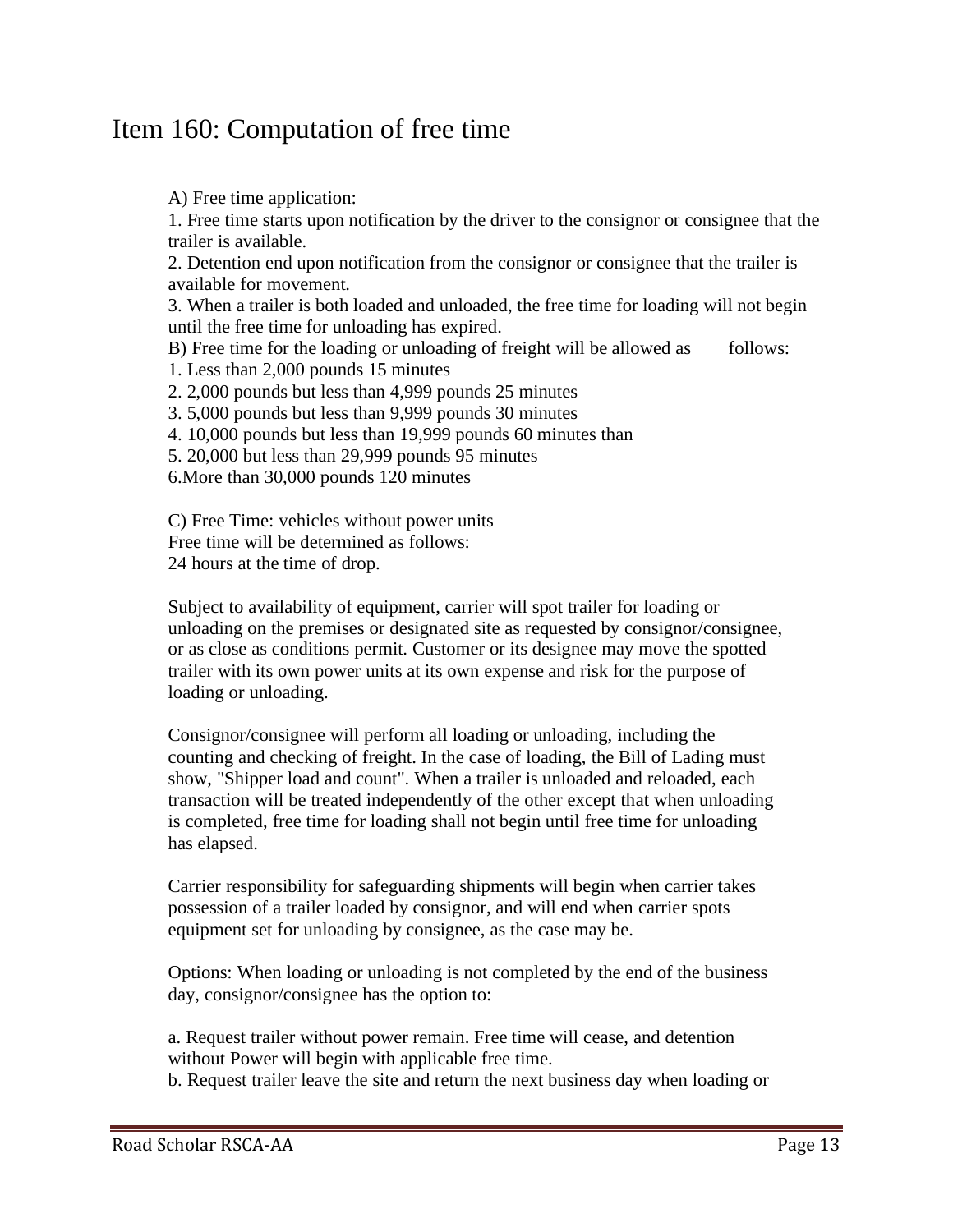unloading will resume. Free time will be suspended until trailer is returned. Storage and redelivery charges will apply without additional free time.

#### Item 170: Excluded commodities

A)Carrier will not accept the following commodities for transportation or storage:

1. Explosives Division 1.1 through 1.6, Class 7

2. Division 6.1 PG I Poison Inhalation Hazard Zone A

3. Garbage, trash and refuse including hazardous waste.

4. Any item that does not contain the proper UN (United Nations) or DOT (Department of Transportation) safety labeling or the appropriate Emergency Response information in the form of a material safety data sheet, the appropriate Emergency Response Guidebook reference page or any other appropriate format authorized under 49 CFR 172.602(b).

5. Household goods and furniture

B)Carrier reserves the right to refuse any commodity or shipment that poses any imminent or potential threat to the environment or may be harmful to the personnel involved in freight handling or to the general public.

C)Any product or commodity that is determined to be improperly packaged for the rigors of transportation and handling will be refused.

# Item 180: Fuel surcharge

Fuel surcharge applies on both LTL and TL shipments according to the table below. The fuel surcharge is adjusted on daily basis and is based on the actual price of diesel fuel within a 150 mile radius of Dunmore PA 18512.

Fuel Surcharge is calculated off net line-haul charges only with the exception of shipments requiring Heated Service.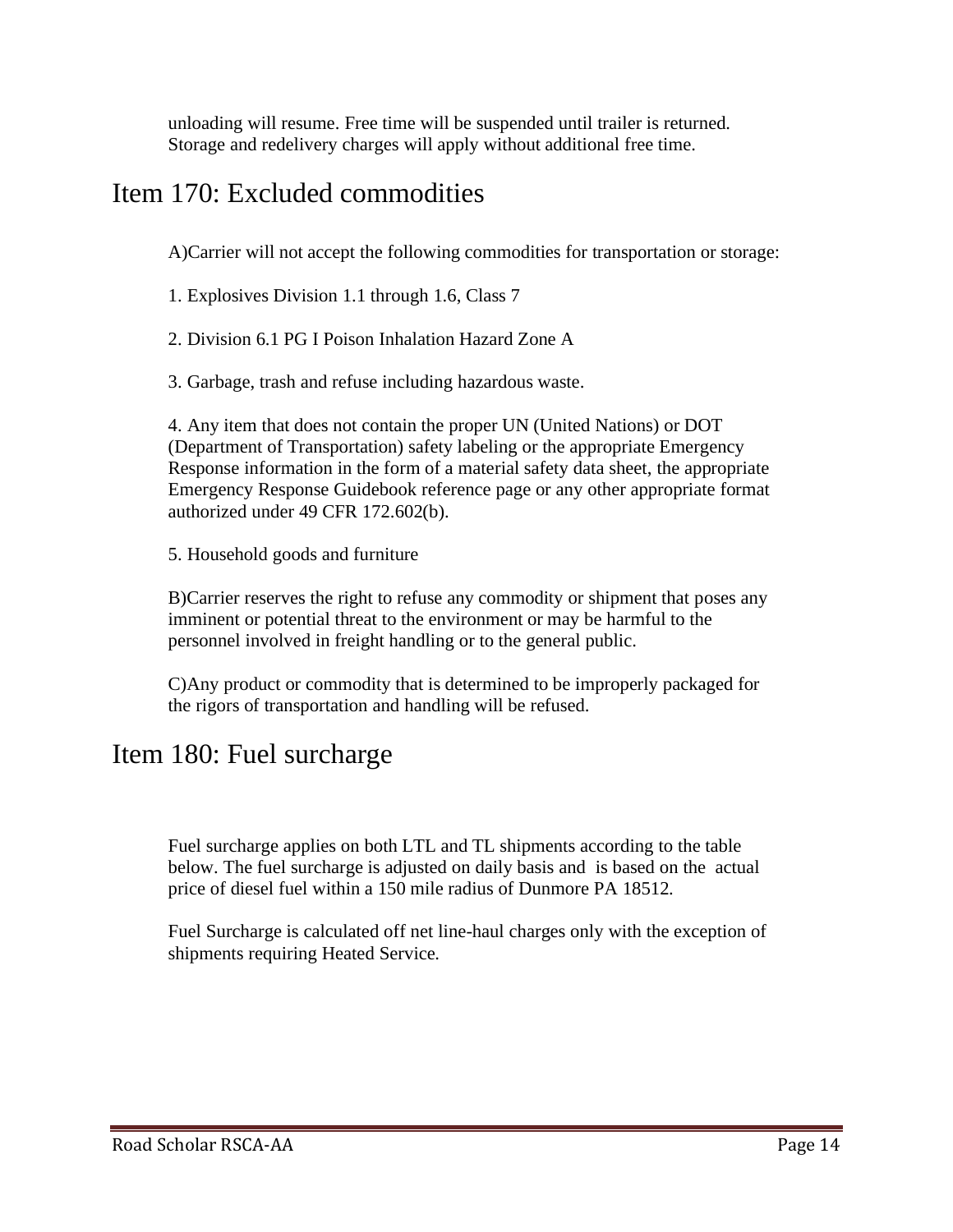| <b>Fuel Surcharge Percentage</b> |               |            |       |  |  |  |  |
|----------------------------------|---------------|------------|-------|--|--|--|--|
| Average price<br>is              | but less than | <b>LTL</b> | TL    |  |  |  |  |
| 110 cents                        | 120 cents     | 9.9%       | 9.9%  |  |  |  |  |
| 120 cents                        | 130 cents     | 10.9%      | 10.9% |  |  |  |  |
| 130 cents                        | 140 cents     | 11.9%      | 11.9% |  |  |  |  |
| 140 cents                        | 150 cents     | 12.9%      | 12.9% |  |  |  |  |
| 150 cents                        | 160 cents     | 13.9%      | 13.9% |  |  |  |  |
| 160 cents                        | 170 cents     | 15.9%      | 15.9% |  |  |  |  |
| 170 cents                        | 180 cents     | 16.9%      | 16.9% |  |  |  |  |
| 180 cents                        | 190 cents     | 17.9%      | 17.9% |  |  |  |  |
| 190 cents                        | 200 cents     | 18.9%      | 18.9% |  |  |  |  |
| 200 cents                        | 210 cents     | 19.9%      | 19.9% |  |  |  |  |
| 210 cents                        | 220 cents     | 20.9%      | 20.9% |  |  |  |  |
| 220 cents                        | 230 cents     | 21.9%      | 21.9% |  |  |  |  |
| 230 cents                        | 240 cents     | 22.9%      | 22.9% |  |  |  |  |
| 240 cents                        | 250 cents     | 23.9%      | 23.9% |  |  |  |  |
| 250 cents                        | 260 cents     | 24.9%      | 24.9% |  |  |  |  |
| 260 cents                        | 270 cents     | 25.9%      | 25.9% |  |  |  |  |
| 270 cents                        | 280 cents     | 26.9%      | 26.9% |  |  |  |  |
|                                  |               |            |       |  |  |  |  |
| <b>Average price</b><br>is       | but less than | <b>LTL</b> | TL    |  |  |  |  |
| 280 cents                        | 290 cents     | 27.9%      | 27.9% |  |  |  |  |
| 290 cents                        | 300 cents     | 28.9%      | 28.9% |  |  |  |  |
| 300 cents                        | 310 cents     | 29.9%      | 29.9% |  |  |  |  |
| 310 cents                        | 320 cents     | 30.9%      | 30.9% |  |  |  |  |
| 320 cents                        | 330 cents     | 31.9%      | 31.9% |  |  |  |  |
| 330 cents                        | 340 cents     | 32.9%      | 32.9% |  |  |  |  |
| 340 cents                        | 350 cents     | 33.9%      | 33.9% |  |  |  |  |
| 350 cents                        | 360 cents     | 34.9%      | 34.9% |  |  |  |  |
| 360 cents                        | 370 cents     | 35.9%      | 35.9% |  |  |  |  |
| 370 cents                        | 380 cents     | 36.9%      | 36.9% |  |  |  |  |
| 380 cents                        | 390 cents     | 37.9%      | 37.9% |  |  |  |  |
| 390 cents                        | 400 cents     | 38.9%      | 38.9% |  |  |  |  |
|                                  |               |            |       |  |  |  |  |

**LTL** - When the fuel Index exceeds \$4.00 per gallon, the fuel surcharge continues to increase 1% for every ten-cent increase in fuel prices.

**TL** - When the fuel Index exceeds \$4.00 per gallon, the fuel surcharge continues to increase 2% for every ten-cent increase in fuel prices.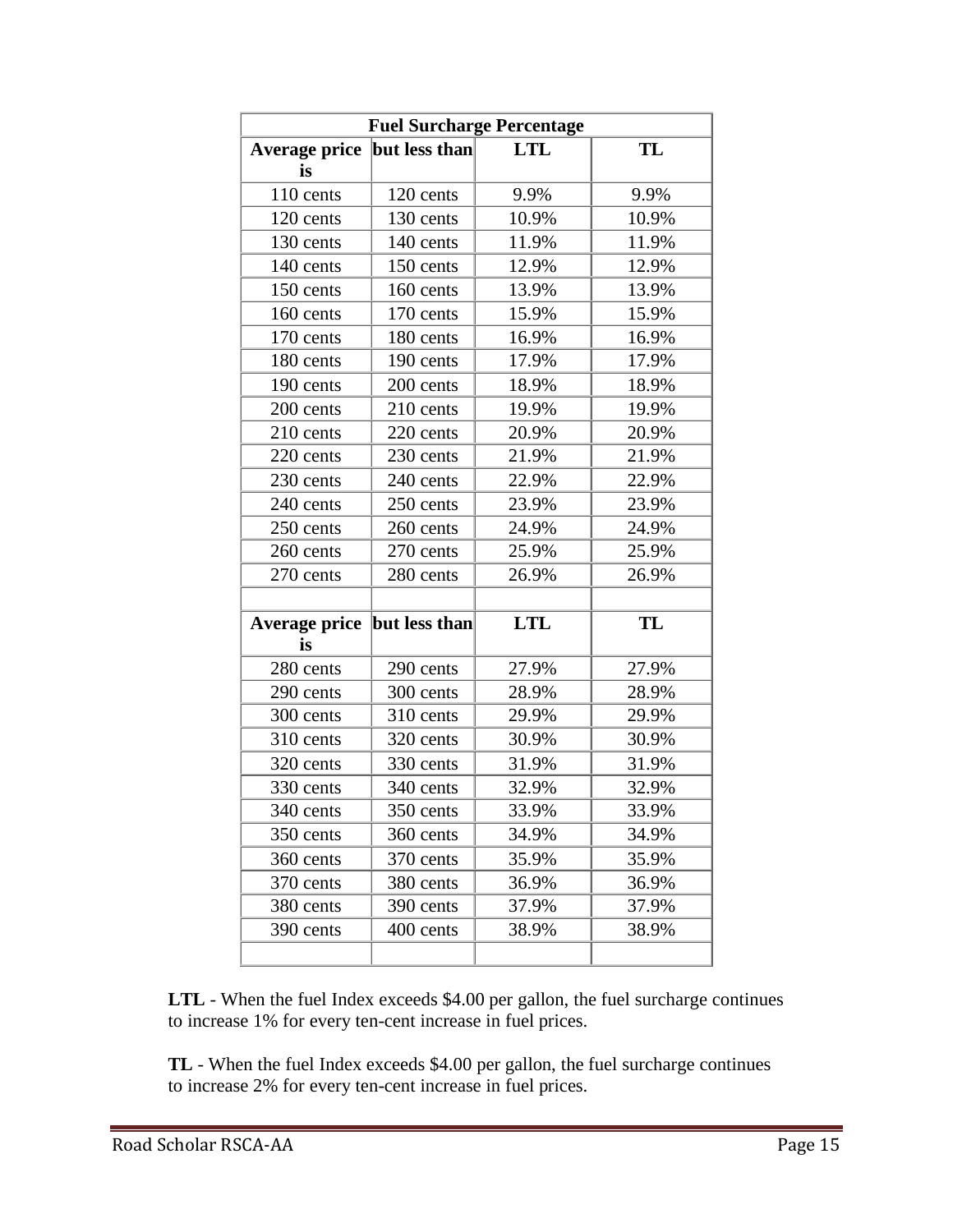For purposes of calculating fuel surcharge, TL is defined as any shipment weighing 20,000 pounds or occupying 20 linear feet or more.

#### Item 190: Freight density requirements

All less than trailer load shipments tendered to the carrier that are to be rated on an NMFC basis must conform to the following density guidelines:

| <b>Class</b> | Weight | <b>Class</b> | <b>Weight</b> |
|--------------|--------|--------------|---------------|
| 50           | 900    | 125          | 310           |
| 55           | 794    | 150          | 187           |
| 60           | 740    | 175          | 170           |
| 65           | 690    | 200          | 150           |
| 70           | 642    | 250          | 138           |
| 77.5         | 582    | 300          | 115           |
| 85           | 535    | 400          | 90            |
| 92.5         | 481    | 500          | 70            |

Minimum average density (lbs. per linear foot)

Shipments that do not conform to the prescribed requirements above will be converted to the following formula and rated accordingly:

One linear foot equals 1,000 lbs. (x) appropriate class 50 rate less applicable discount (if any).

Density is one of the primary factors used to determine a shipment's classification. Other factors such as stowability, ease or difficulty of handling, liability and product value are all to be considered when establishing a shipment classification and subsequent freight charge.

No penalty or premium will be charged to the payer of freight charges when the density conversion formula is applied.

#### Item 200: Guaranteed time definite delivery service

Guaranteed Time Definite Delivery Service shall be defined as follows and subject to the charges listed below: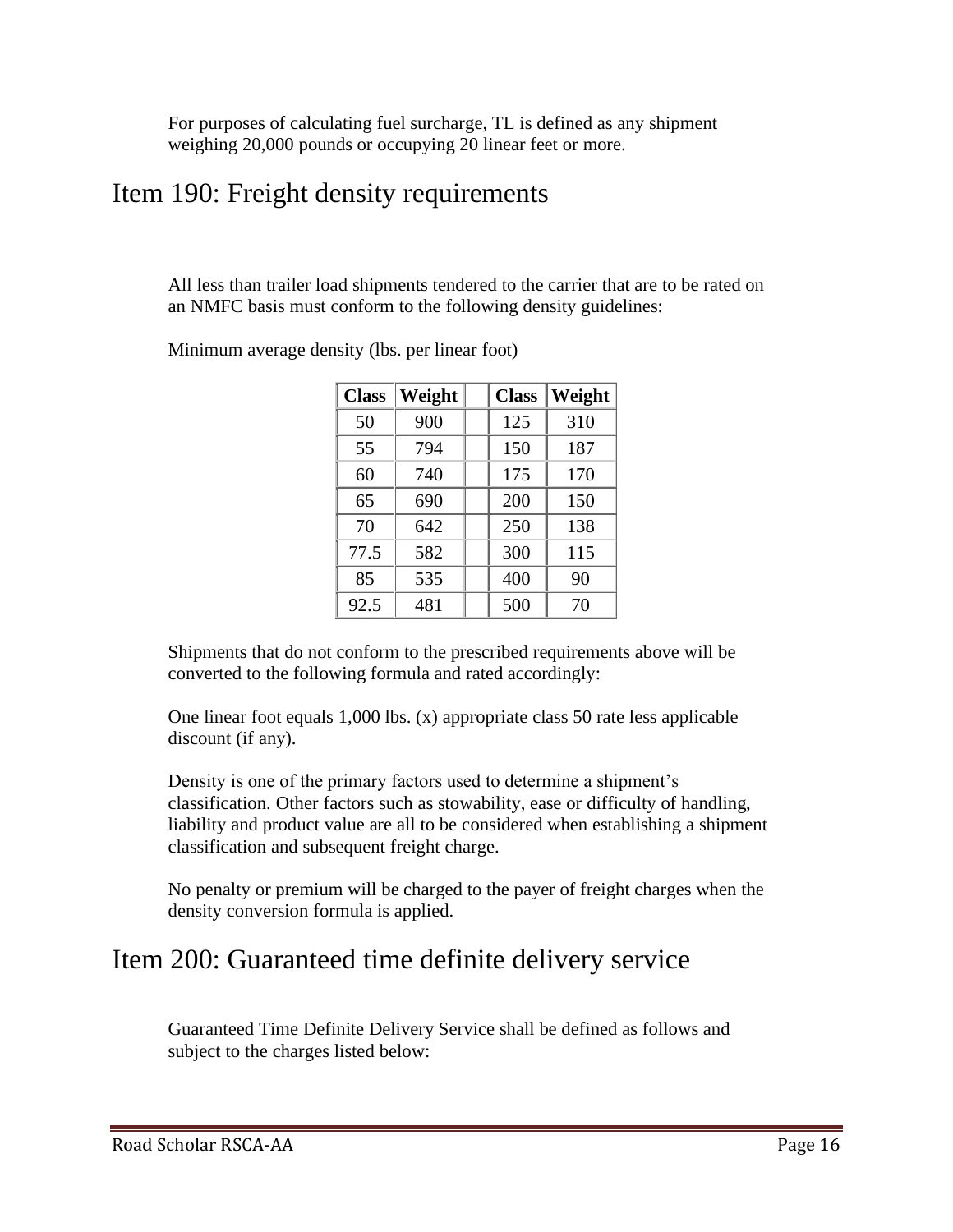A) This service is only applicable for time-designated deliveries between the hours of 8AM and 4PM (Note 1) and only for shipments originated by Road Scholar and delivered to points served directly by Road Scholar. Road Scholar shall not be liable under any circumstances for any consequential, special or incidental damages due to failure. Provisions of this item do not apply to shipments which are delayed due to causes beyond Road Scholar's control including, but not limited to, acts of God, the unavailability or refusal by the consignee to accept delivery on the scheduled day between the specified times, impassable highways, congested roadways, public authorities acting with apparent or actual authority, riots, labor disputes, or circumstances and/or conditions beyond the control of RST.

B) Deliveries within a designated time window of at least 1 hour, but less than 2 hours shall be subject to charge 45% of the net line haul charges with a minimum of \$150.00. (Delivery at a specific time or within a time window of less than one hour is not guaranteed. Delivery requested for a specific time shall be considered on time if delivered up to 60 minutes later than the specified time. For example, a delivery requested at 9AM shall be considered on time if delivered between 9AM and 10AM.) Notes 2 & 3

C) Deliveries within a designated time window of 2 hours or more (i.e. 8AM – 10AM) shall be subject to a charge of 40% of the net line haul charges with a minimum of  $$125.00$ . Notes 2 & 3 Note

Notes:

1. Shipments requiring Guaranteed Time Definite delivery, which begins prior to 8AM or after 4PM, shall be subject to additional charge of \$270.00. Note

2. The shipper will be responsible for the freight charges on collect shipments when Road Scholar has not received payment from the consignee within 45 days of the date of shipment.

3. Minimum fee for delivery within a designated time window to New York City zip code prefixes 100-119 is \$250.

#### Item 210: Governing tariffs

This tariff and provisions making reference to this tariff, are governed by, except as specifically otherwise stated, the following described tariffs and supplements thereto or successive issues thereof;

> PC Miler- Version 21 Road Scholar Transport Rules Tariff- RSCA-AA HazMatDOT 49 CFR Parts 106-180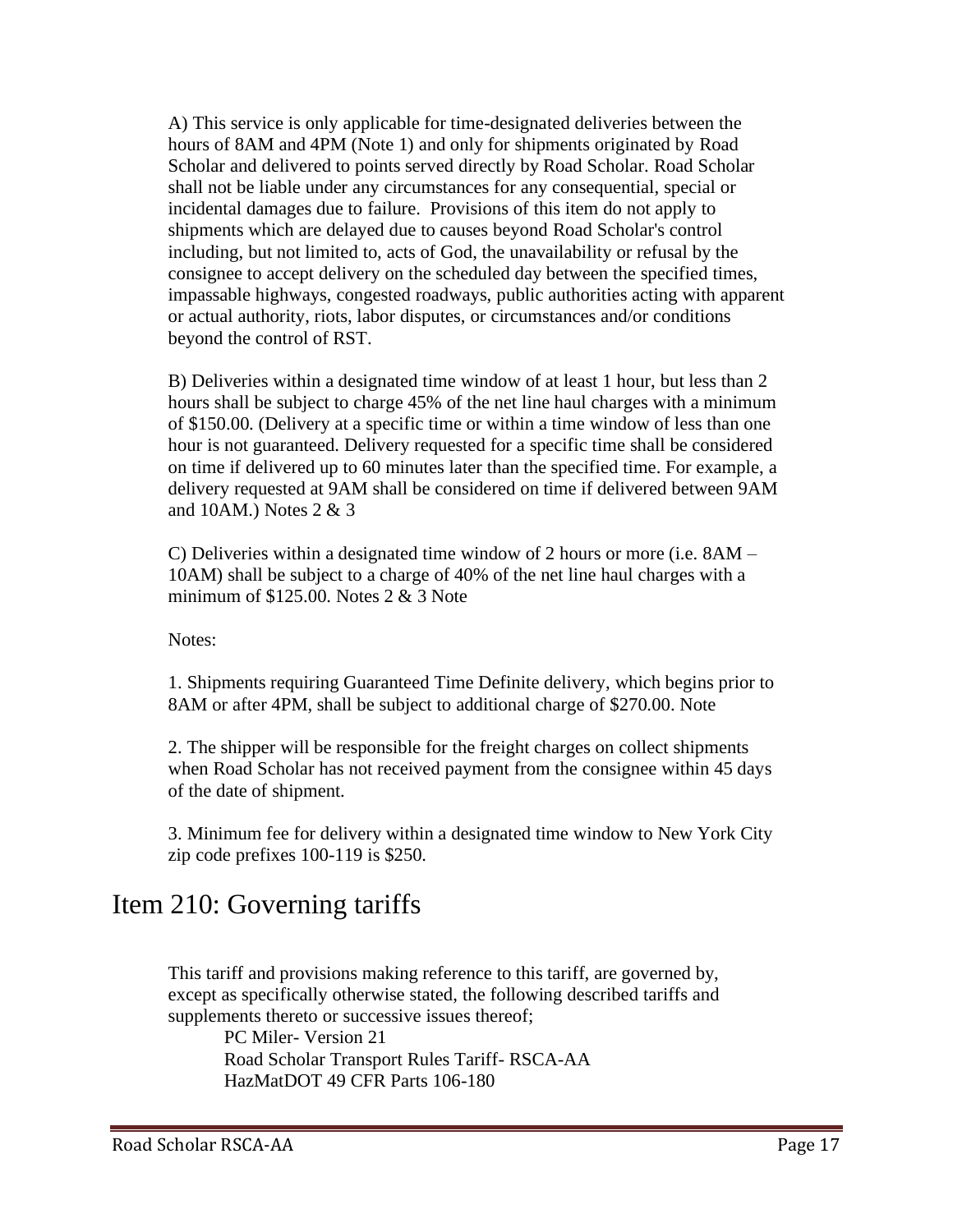#### Item 220: Heated trailer service

A)Any customer whose shipments require Heated Service are required to register their product's requirements before the commencement of shipping activity.

B)The bill of lading must clearly state the particular data relating to the product's description and temperature parameters.

C)The carrier at its sole discretion can reject the tender of, or return any freezable shipment when in carrier's judgment it cannot maintain 32 degrees Fahrenheit. The above action is necessary to accommodate extreme cold weather conditions, excessively long holding periods, holidays or any other unusual conditions that may arise.

D)Shipments that require interim holding for appointments or any similar situation will be charged per 24-hour period of trailer or warehouse heating time. \$35.00 per day (LTL) - \$90 per day T/L.

LTL Shipment: Any one shipment that does not occupy more than 25' of trailer space and/or does not weigh more than 25,000 lbs.

TL shipment: Any one shipment that occupies more than 25' of trailer space and/or weighs more than 25,000 lbs.

E)All heated service is subject to the availability of equipment.

F)Additional charges will be applied when dictated by fuel market conditions.

Normal heater trailer service charges:

Less than 2,000 lb. Shipments  $-15\%$  surcharge of line haul will apply, with a minimum of \$25.00

Greater than 2,001 lb. shipments - 30% surcharge of line haul will apply, with a minimum of \$45.00

#### Item 230: Hazardous materials charge and procedures

Hazardous material shipments will be charged at the applicable rate plus a handling fee of \$85.00 per shipment in addition to all other applicable charges. A minimum of 24 hours advance notice must be given to Carrier before tendering such a shipment, with such notice stating the consignor, origin, consignee and destination. Customer must comply with applicable federal regulations, including 49 C.F.R. Parts 100 to 185, when tendering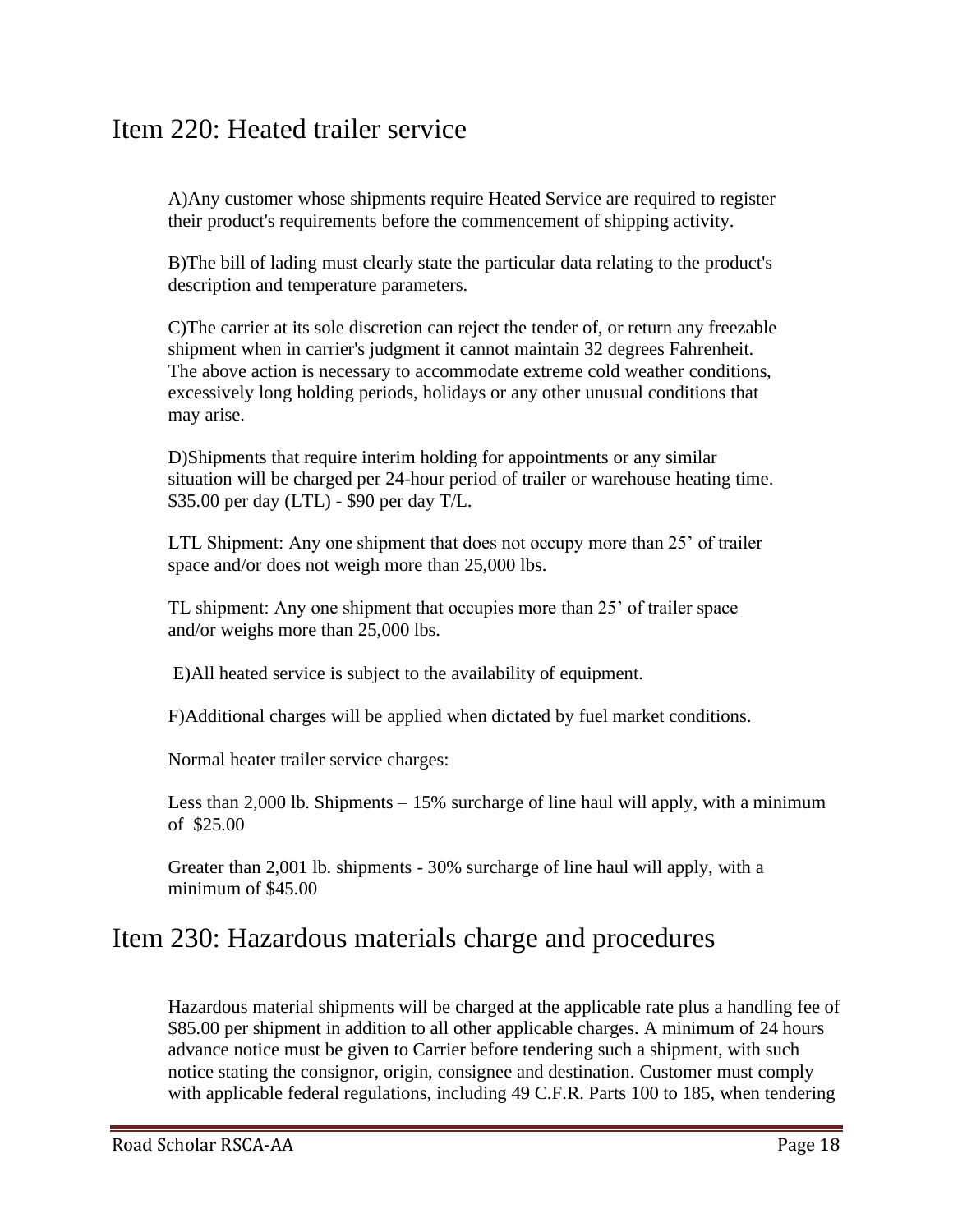hazardous materials. Customer will be responsible for the proper packaging, marking, placarding and related paperwork, including Material Data Sheets, and all certifications as required by the DOT relating to all hazardous shipments. Customer will also be responsible for payment of all federal, state, city or county taxes incurred and all fines assessed in the occurrence of any leakage due to the result of improper packaging or improper loading, and any fees, fines or expenses, including administrative and legal fees incurred by Carrier, as a result of its failure to comply with any of the foregoing and/or those as required of a Customer by law. Further, Customer will assume all liability incident to, arising from, or as a consequence of its failure to comply with any of the foregoing. Customer will indemnify, defend, and hold Carrier harmless from any property damage, loss, injury, death, or other liability, including costs of clean up, disposal, fines, remediation, attorney fees, and related expenses, related to noncompliance with the obligations set forth herein. Customer's failure to disclose the presence of hazardous materials or to comply with these requirements will relieve Carrier of any liability for loss or damage directly or indirectly caused to or by the hazardous materials. Any hazardous materials found to have been misdeclared may be warehoused at Customer's risk and expense. If Customer does refuses to pre-pay return transportation charges to the point of origin and accept return of undeclared or misdeclared hazardous materials, Carrier may arrange for the destruction of such hazardous materials at Customer's expense and Customer will defend, indemnify and hold harmless Carrier from and against any direct or indirect claims arising from or related to such destruction.

In addition to all other charges that may apply to that shipment and without limiting other remedies available to us, we may assess an administrative charge, as liquidated damages not as a penalty, of

1) \$2,000 for any shipment of hazardous materials that is not declared as containing hazardous materials

2) \$500 if declared as containing hazardous materials but not shipped, placarded and documented as required by applicable regulations.

#### Item 240: Indemnification

CARRIER shall indemnify and save harmless SHIPPER from any and all liabilities, judgments and expenses resulting from any death, loss or destruction to persons or property arising out of the performance of this Agreement caused by a breach of CARRIER's obligations hereunder or by the negligence of CARRIER, its employees, its agents, or representatives. SHIPPER shall indemnify and save harmless CARRIER from any and all liabilities, judgments and expenses resulting from any death, loss or destruction to persons or property arising out of the performance of this Agreement caused by a breach of SHIPPER's obligations hereunder or by the negligence of SHIPPER, its employees, its agents, or representatives.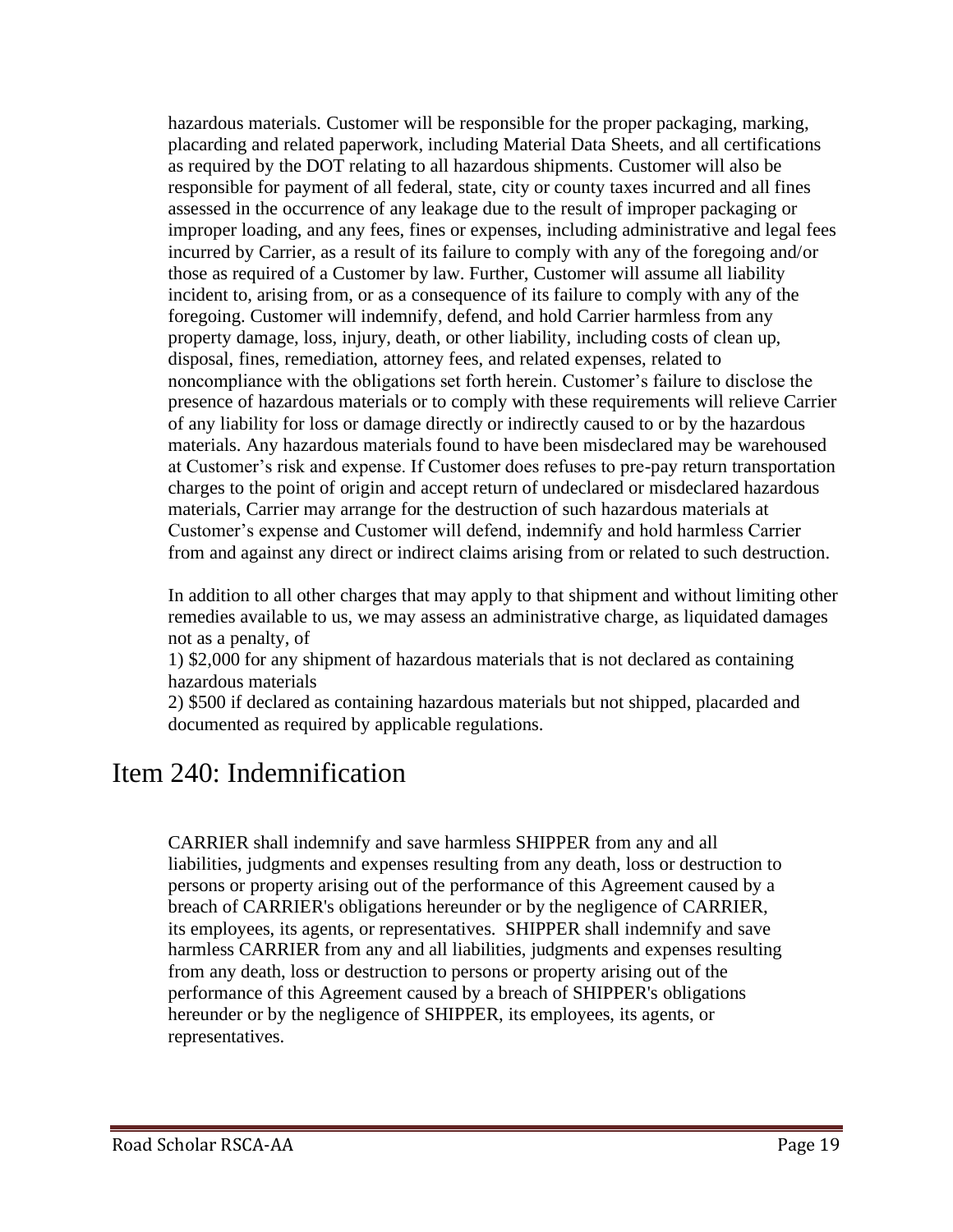#### Item 250: Inside delivery

A) There will be an additional charge of \$4.00 per hundred pounds (Minimum \$75.00, Maximum \$525.00) for delivering a shipment to a consignee located at ground level.

B) The carrier at its discretion can refuse to participate in equipment loading or unloading when normal dock facilities are not available. At such times it is the shipper's or receiver's responsibility to effect the loading or unloading and absorb the applicable charges in addition to any appropriate detention time.

#### Item 260: Defenses to liability

We will not be liable for the following:

A) damage to cargo or equipment to the extent due to packaging, loading, unloading, blocking, bracing or securing of the cargo (unless we were engaged to provide such services);

B) inherent vice or defect in the cargo transported, including rusting of metals, swelling of wood caused by humidity, moisture or condensation, deterioration of perishable products, or damages caused by heat or cold;

C) force majeure events;

D) an act or default of any Customer, consignor, consignee or beneficial owner;

E) shipments stopped and held in transit at Customer's request.

Limitations on Cargo Liability:

Our liability for any cargo loss or damage will not exceed \$100,000.00. Articles tendered with an invoice value exceeding \$2.00 per pound, per package, will be considered to be of extraordinary value. Articles inadvertently accepted with an invoice value exceeding \$2.00 per pound, per package, will be considered to have been released by the shipper at \$2.00 per pound, per package, subject to a maximum liability of \$100,000.00 per shipment All line-haul rates are conditioned upon such limitation of liability. This limitation will apply whether or not the released value is stated on the bill of lading. Customer may request an increase in legal liability by submitting a written request for a higher released value, and paying an additional fee depending on the desired released value. Due to the administrative costs, we will not process or pay cargo claims for less than \$250.

#### Item 270: Released value commodities

Articles tendered with an invoice value exceeding \$2.00 per pound will be considered to be of extraordinary value. Shipments inadvertently accepted with an extraordinary value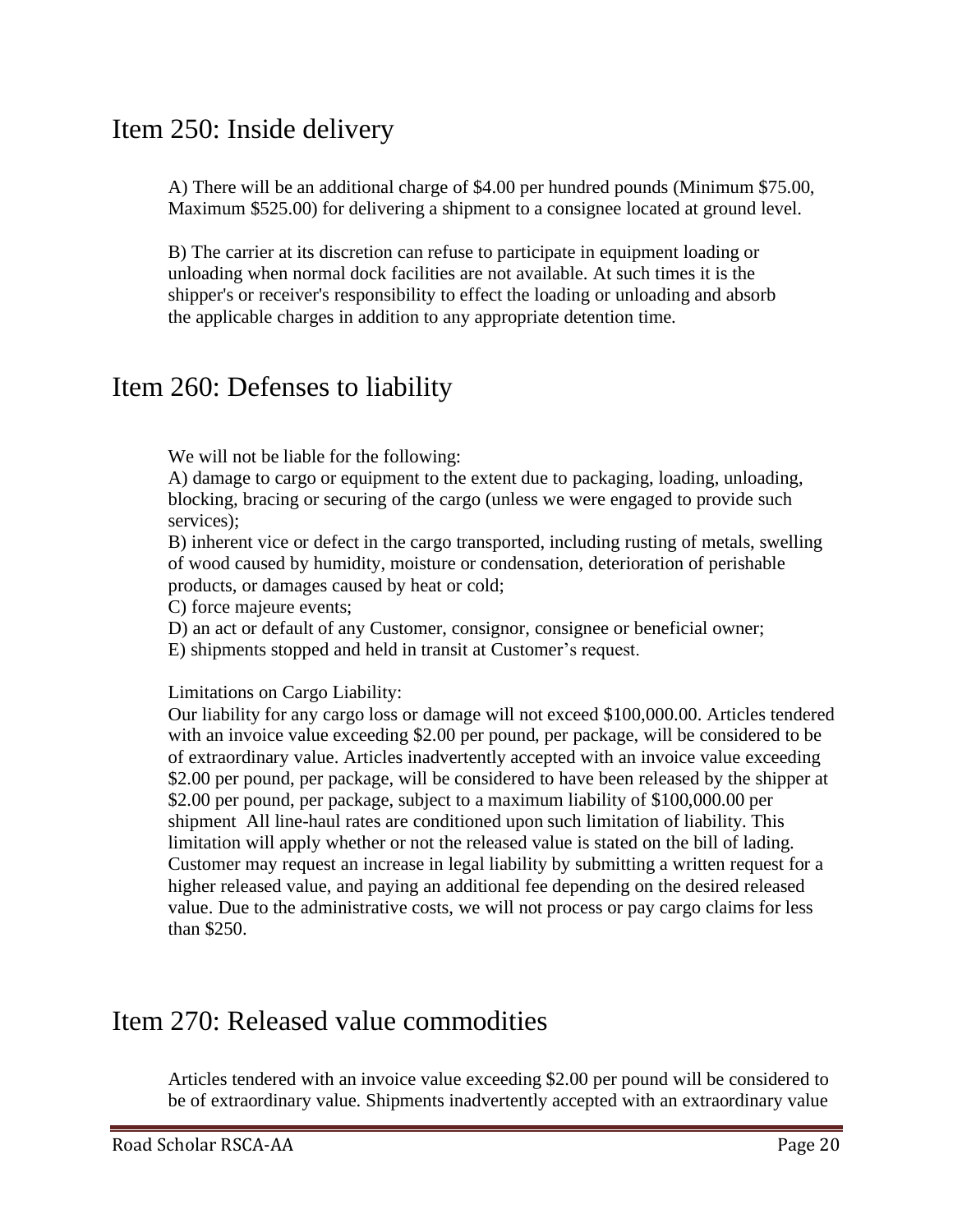shall be considered released at \$2.00 per pound subject to a maximum of \$100,000 per shipment. In the event of loss of and/or damage to any shipment carrier's liability will not exceed \$2.00 per pound subject to a maximum of \$100,000 per trailer load. The exception is uncrated machinery which will be subject to a maximum liability of \$.10 per pound and spot quoted shipments that will be limited to a maximum of up to \$.10 per pound.

When the rates provided in this tariff or tariffs governed by this tariff are applied on commodities as listed in the NMFC 100 are subject to released or actual value conditions, the released or actual value provided in the NMFC 100 for that commodity shall be used for the purpose of settling loss and damage claims, however, in any event, not to exceed the actual value of the commodity.

Shipments of used machinery (including reconditioned items) automobile parts/body parts, electrical equipment (including computers and parts thereof), or household goods will be accepted only when released at a value not exceeding \$.10 per pound. If a shipment is inadvertently accepted, it will be considered as being released to a value not exceeding \$.10 per pound.

Claims for concealed damages must be submitted to carrier within forty-eight (48) hours of delivery.

#### Item 280: Liftgate services

When Carrier is requested or required to provide lift gate equipment, such equipment will be furnished, wherever practical, at a charge of \$ 250.00 in addition to all other applicable rates and charges.

# Item 290: Pallet jack requests

Shipments for pick-up and/or delivery requiring use of a pallet jack, shall be charged \$25.00. This is in addition to any applicable line-haul charges.

#### Item 300: Pallet return

Return of Containers, Pallets, Platforms, Racks, Reels or Skids (Other than marine type or intermodal containers designed for highway use on wheels) Except as otherwise specifically provided, carriers will not perform free return of containers, pallets, platforms, racks, reels or skids. Rates in schedules governed hereby will not include the furnishing of pallets by carrier.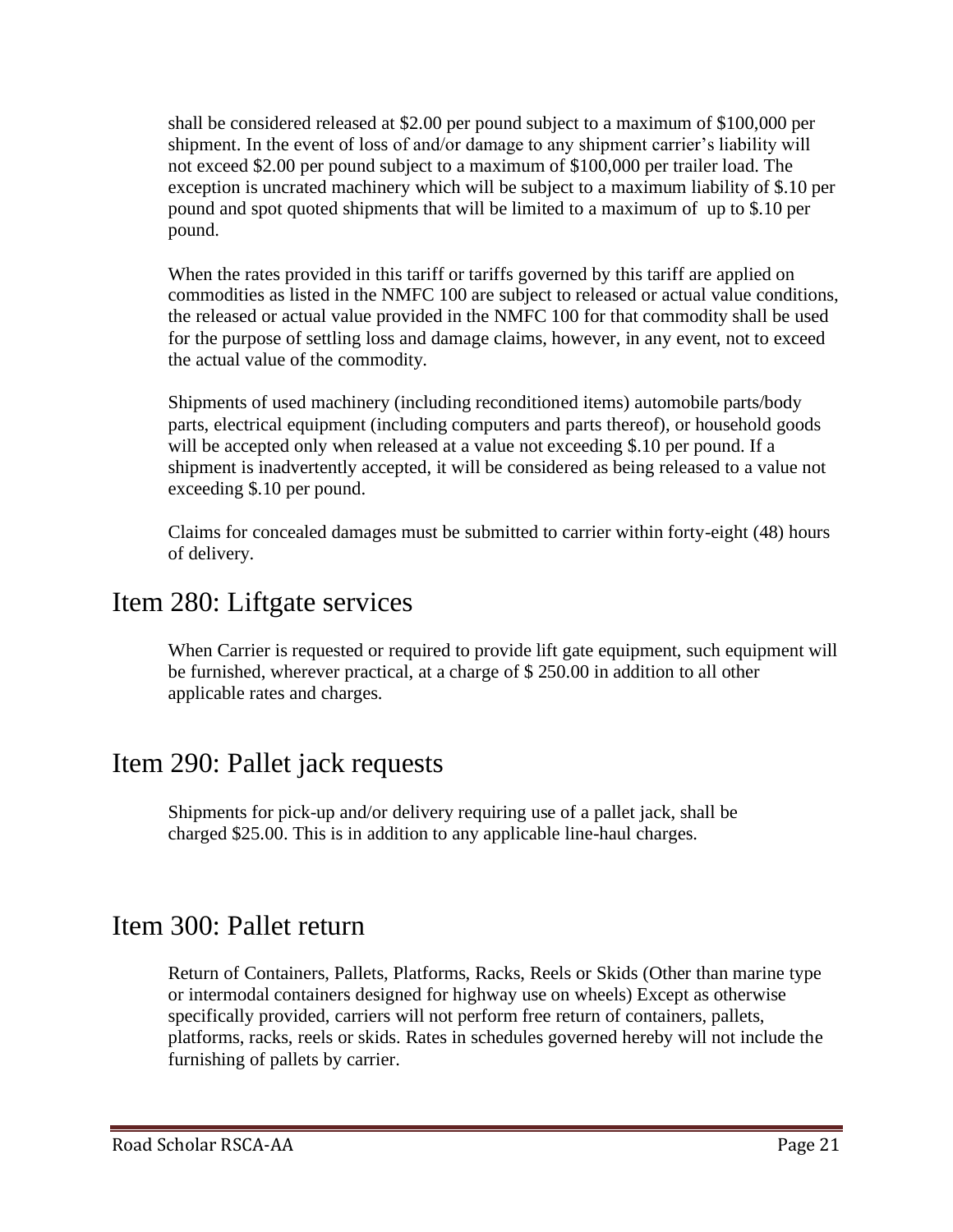#### Item 310: Minimum charge N.Y. Metro Area zips 10001-10299

The minimum charge for deliveries into 3 digit zip codes (100-119) will be\$300.00 plus all applicable fuel and other accessorial charges.

#### Item 320: Pick up and delivery services - Northeast

High Cost Delivery Fee Except as otherwise indicated, shipments consigned to New York City zip code locations 10000 through 10499 and 11101 through 11499 and Washington, DC zip code locations 20000 through 20099 and 20200 through 20599 shall be subject to a surcharge of \$63.00 per shipment. This surcharge shall apply on both prepaid and collect shipments.

#### Item 330: New York City Bridge and Tunnel Charge

Shipments that are destined to or from New York or Long Island New York (zip codes 100-119) will be assessed an additional charge based on the amount of floor space occupied by the shipment.

0' to 9'11" \$144.55 10' to 19'11" \$175.00 20' to 29'11" \$206.50 28' and up \$295.00 These charges will be in addition to all other applicable charges.

#### Item 340: Trade shows

All freight classified as display, exhibit, show, convention or promotional material and/or freight originating at or destined to an exhibit/convention center will rate at FAK 125 with a 42% discount off current RSCA-W series rates, unless otherwise negotiated.

#### Item 350: Delivery / pickup at Piers

Any request for pick-up or delivery at a public warehouse at the Piers located in the Continental United States will be assessed an accessorial charge of \$35.00 per shipment.

This charge is in addition to the actual pier charges assessed and billed to Carrier by the Pier Brokers.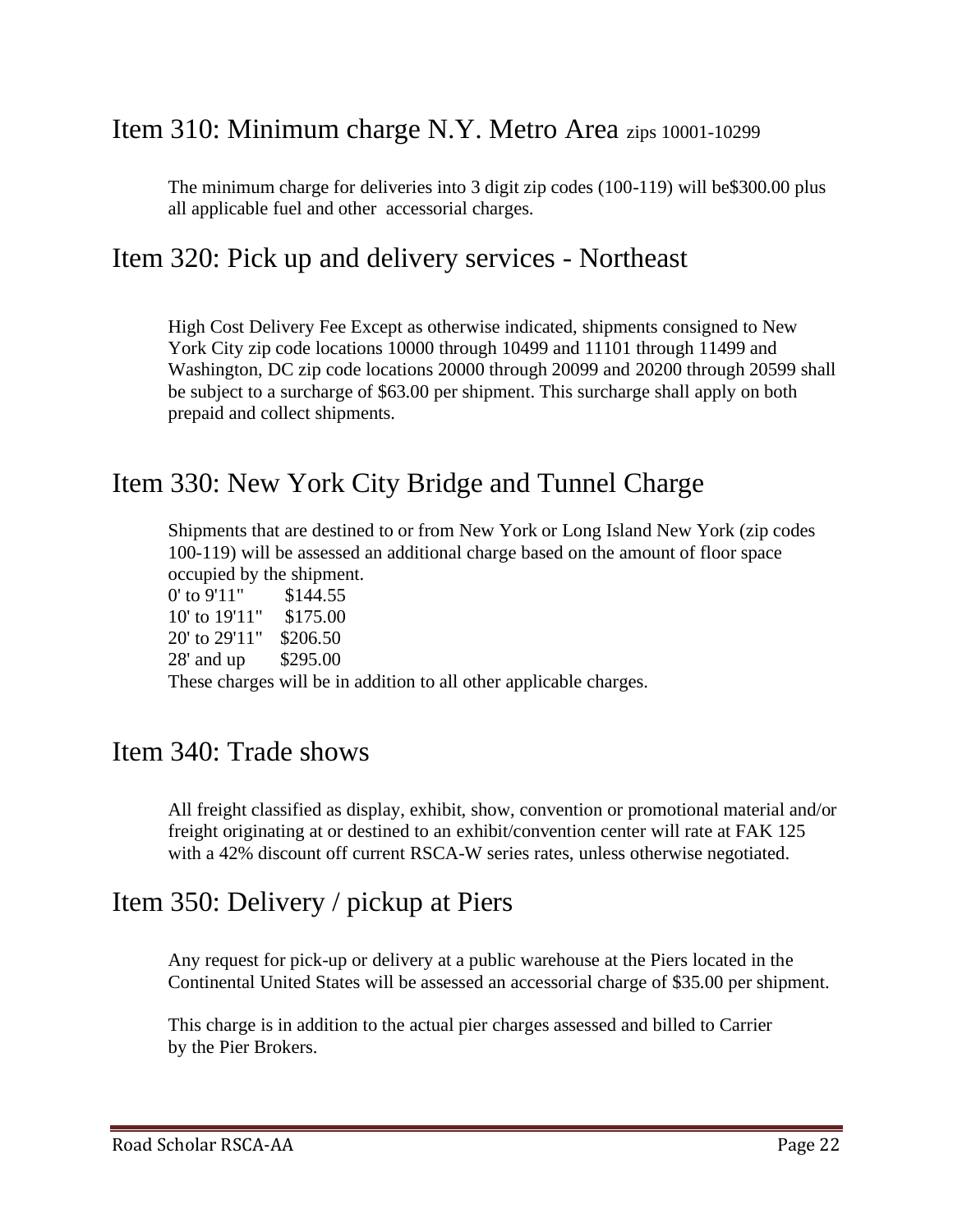#### Item 360: Residental delivery

This service is not performed by carrier. Any shipment inadvertently accepted which requires this service, will be normally returned to shipper. In the event return is unavailable, a charge of no less than \$300.00 will be added to the overall net charge. If the delivery can be safely accomplished, and shipper agrees to the additional charges- the additional fee will be \$3.10 per cwt (\$300.00 minimum). Shipment that are picked up or delivered from or to locations considered in Carrier's sole discretion to be residences, country clubs, farms, estates, convention centers, stores or offices in malls, schools, hotels or museums will be assessed an additional charge for transportation services.

#### Item 370: Oversized equipment

Due to the variety of road restrictions within our operating area, equipment over 96 inches wide and over 45 feet long may in some circumstances be considered illegal to be operated on certain roads. Customer is responsible (and will reimburse us) for any fines, expenses, violations, delays, costs and accidents resulting from any equipment considered overwidth or overlength in violation of restrictions under federal, state, provincial or municipal laws. We may incur out-of-route mileage (for which Customer will be responsible) to avoid violating equipment size laws.

#### Item 380: Pick up or delivery service after hours

Any pickup or delivery, made at the request of the shipper or consignee, to be made after 4:00 PM and/or before 6:59 AM, Monday thru Friday, will be considered (After Normal Weekday Hours of Service) and will be subject to the conditions specified below:

1. Any pickup or delivery after normal weekday hours from 4:00 PM until 6:59 AM will be subject to an extra charge of \$90.00 per hour, subject to a minimum charge of \$180.00.

2. These charges must be guaranteed by the party requesting this service or guaranteed to the satisfaction of the carrier before pickup and/or delivery will be made.

3. Execution of the non-recourse stipulation, Section 7 of the Bill of Lading, on the same shipment will not apply when shipments are moving under the provisions of this rule.

4. In the event Carrier is required to make a pickup after 4:00 PM and to also make a delivery to consignee before 6:59 AM, carrier will assess a Flat Charge of \$90.00 for the Pickup and an additional \$180.00 to perform the special delivery.

5. NO discount or reduction will apply to these special prices.

NOTE: Service provided from 12:01 AM Saturday to 6:59 AM Monday and Holidays will be subject to the provisions of Item 390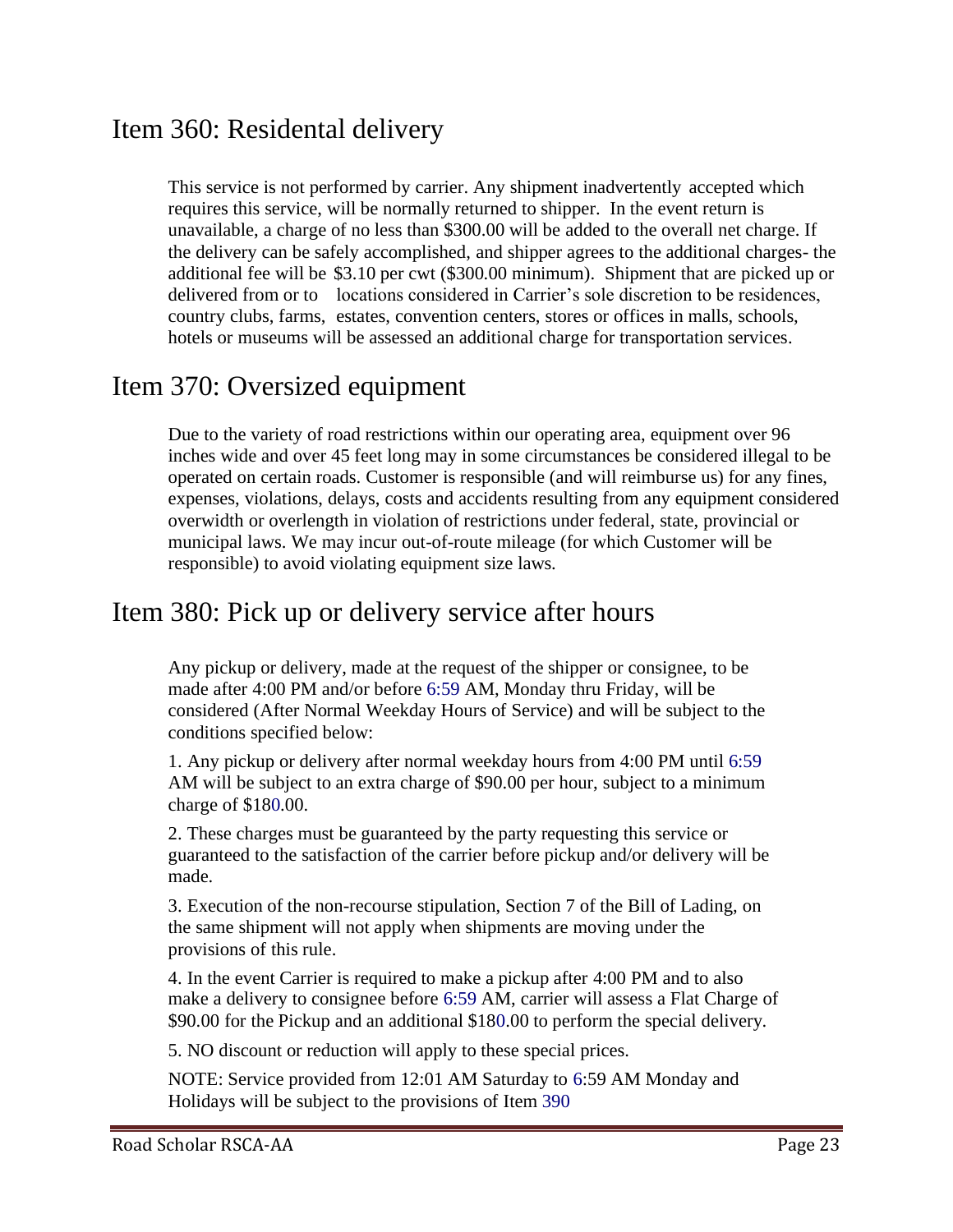#### Item 390: Pick up or delivery service Sat., Sun or Holiday

A) Carrier does not obligate itself to provide pickup or delivery service on a Saturday, Sunday or holiday. However, when a customer requests Carrier to pickup or deliver freight on a Saturday, Sunday or holiday, this service if agreed to by Carrier, will be subject to the following charges in addition to all other applicable charges:

1) Saturday pickup or deliver (other than a holiday): \$300.00

2) Sunday or Holiday pickup or delivery: \$300.00

Note a: Charges must be either paid by the party requesting the service or guaranteed to the satisfaction of the carrier prior to pick-up or delivery service.

Note b: The term "holiday" means New Year's Day, Independence Day, Labor Day, Memorial Day, Thanksgiving Day, Black Friday, Christmas Day or any other day generally observed as a holiday by the carrier at the point where the service is performed.

#### Item 400: Charges at ports or warehouses

Unless otherwise provided, schedules and or agreements governed by this publication shall not include charges for wharfage, usage, loading or unloading or any other fees or charges associated with pick up or delivery of shipments at Piers, Wharves, Container Freight Stations, Dockside Terminals or Warehouses. Such fees or charges are the responsibility of the payer of the freight charges. When charges are assessed to the carrier for freight handling services at a loading or unloading pier or wharf by longshoremen, stevedores or public loaders, charges of (advancing or paying charges) shall apply.

#### Item 410: Layover service

When Carrier's equipment and driver are not unloaded or loaded on the date scheduled, or, in the absence of a scheduled pick up or delivery date, on the date of arrival of such equipment and driver at the loading or unloading point, charges for layover service will be assessed in addition to all other applicable charges, including detention. Each Layover charge will be assessed at \$285.00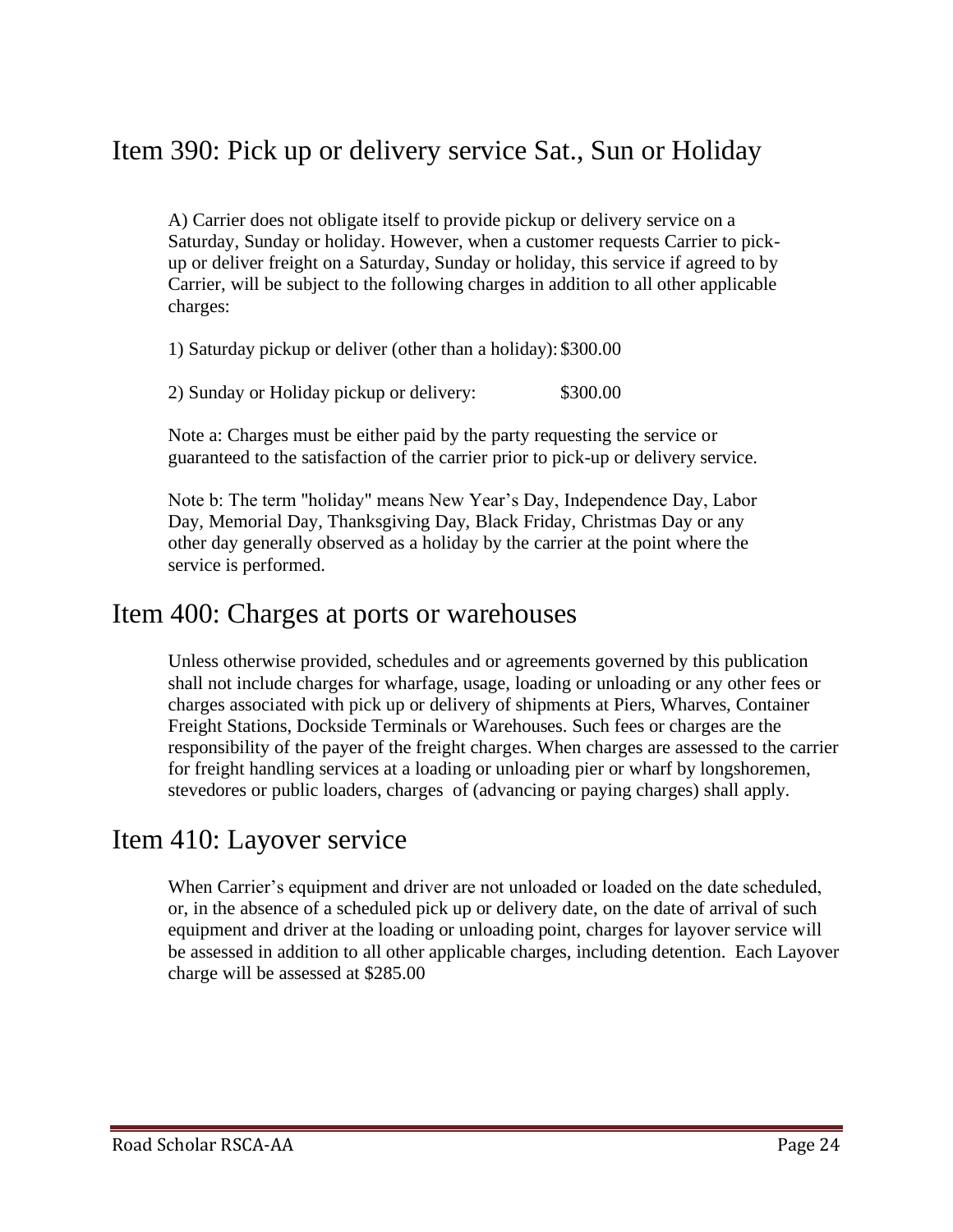#### Item 420: Notification charges

When a Bill of Lading or any Shipping Order is tendered bearing any notation requesting the carrier to notify the consignee prior to pick up or delivery by any means whatsoever, the charges listed below shall apply.

1. When notification prior to delivery is requested on the original Bill of Lading the charge for notification will be charged to the party responsible for all other charges (consignor if a prepaid shipment and consignee if a collect shipment).

2. Apply the following in addition to all other provisions. If there is no request for notification on the Bill of Lading but the consignee has a policy that they must be notified prior to delivery, the notification charge will be assessed and billed to the party responsible for all other charges (consignor if a prepaid shipment and consignee if a collect shipment). Charges: \$26.50 per shipment.

#### Item 430: Trailer spotting service

Any shipment requiring Carrier to Spot Trailer at customer facility for Shipper convenience, may be charged for such service. Charges will be negotiated at time of service.

#### Item 440: Full visible capacity LTL vs Truckload definitions

**LTL –** (less than truckload) Any one shipment that occupies 28 feet or less of the trailer and/or weighs 28,000 lbs. or less.

**TL –** (truckload) Any one shipment that occupies more than 28 linear feet of the trailer and or weighs more than 28,000 lbs. The maximum weight allowed per dry van is 45,000 lbs. and the maximum weight allowed for a refrigerated trailer is 43,500 lbs.

#### Item 450: Floor load charge

When freight is loaded on trailer floor, Carrier may charge to transfer freight onto pallets. Charges for such services will be negotiated with Customer at time of service.

#### Item 460: Impracticable operations

Pick up or delivery service will not be performed by the carrier at any site from or to which it is impracticable to operate vehicles because of:

1) The conditions of roads, streets, driveways, alleys or approaches thereto;

2) Inadequate loading or unloading facilities;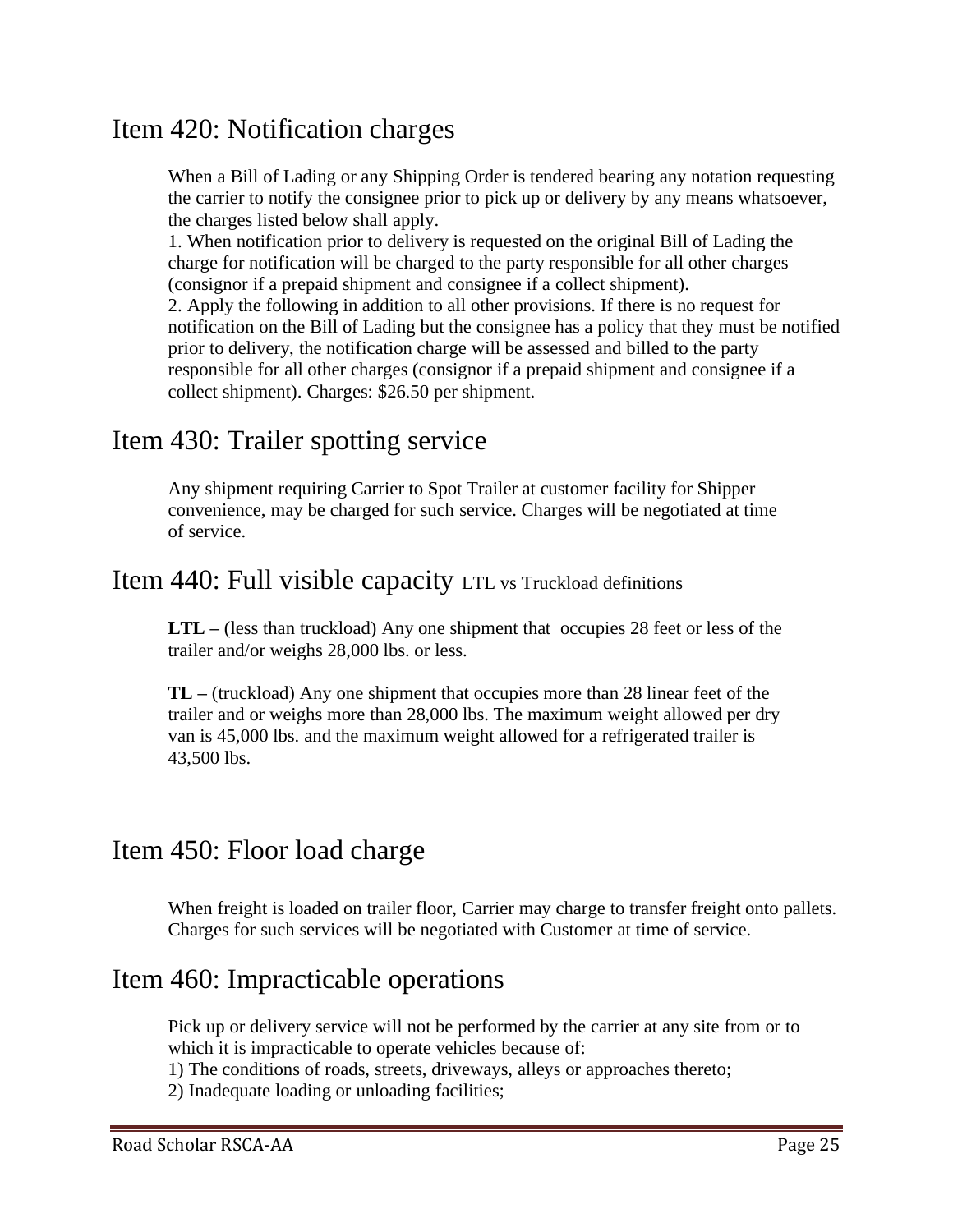3) Strikes, Riots, acts of God, the public enemy, the authority of law, the existence of violence or such possible disturbances as tending to create reasonable apprehension of danger to persons or property.

#### Item 465: Impracticable operations and force majeure

Nothing in this Tariff, as amended, or in tariffs governed by this Tariff, or in contracts referencing and incorporating this Tariff will be construed as making it binding upon Carrier to accept freight from or make delivery to locations to which it is impractical to operate vehicles, inclusive of performing pickup or delivery services, of conditions of alleys or streets, because of riots or strikes, conditions typically referred to as Acts of God or force majeure events. Moreover, Carrier will not be liable for failure to perform, including failure to timely perform, services under this Tariff where such failure is wholly or partially due to an event of force majeure (whether foreseeable or not), including, but not limited to, an act of God, war, fire, weather, explosion, riot, civil commotion, act of terrorism, restriction by government or other authority, customs delays, mechanical delays, strikes, lock outs, failure of suppliers, or to any cause whatsoever which is beyond the direct and exclusive ability of Carrier to control. Any applicable service guarantees are rendered null and void in the event of any impractical operation or force majeure event.

#### Item 470: Redelivery services

When through no fault of Carrier, delivery cannot be accomplished, redelivery charges will apply regardless of whether or not Carrier's vehicle remains on the premises or departs from the premises while waiting to deliver on the consignee's next regularly scheduled business day or waiting to deliver at a designated time as instructed in writing by the consignee. If redelivery is to a location other than the original location, the shipment will be treated as a new shipment and charges will be assessed based on the applicable tariff rates. If the redelivery is made to the same location or within the same plant or facility an additional minimum charge of \$250.00 will apply in addition to all other applicable charges including normal tariff charges to and from Road Scholar's nearest terminal, listed on Roadscholar.com

#### Item 480: Reconsignment or diversion

Shipments transported may be reconsigned or diverted subject to the following conditions:

1)The term "reconsignment" or "diversion" means any one of the following: a)A change in the name or address of consignor or consignee.

b)A change in the destination.

c)Any other instructions given by consignor, consignee, or owner necessary to effect changes in delivery.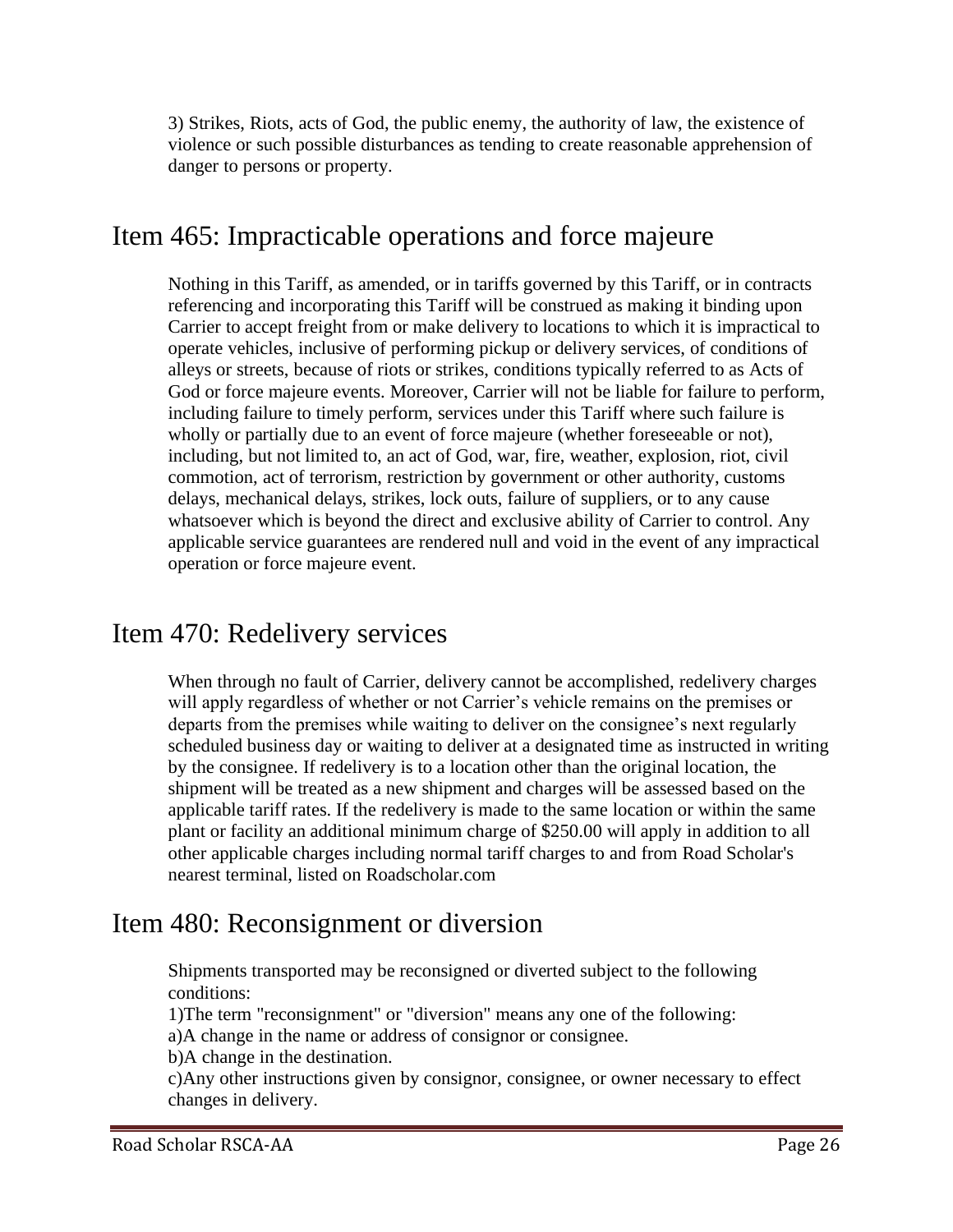2)A request for reconsignment or diversion must be made or confirmed by party responsible for freight charges.

3)Charges for reconsignment or diversions will be computed at class rate from original destination to point of reconsignment including applicable discounts plus a charge of \$150.00. Reconsignment rated on a per mile or flat rate basis will be charged at the applicable rate plus a charge of \$150.00. If the reconsignment or diversion is a paperwork transaction only a \$30.00 charge will apply.

4)The rates to be applied on shipments accorded reconsignment or diversion privileges are rates in effect on the date of the shipment, and charges shall be determined on the basis of the distance from origin to final destination via the reconsignment or diversion point or points. If shipment returns to point of origin where no rates are applicable, the rate to be applied will be \$2.50 per mile with a \$550.00 minimum. This minimum does not include reconsignment or other charges

# Item 490: Right to cancel

Road Scholar Transport reserves the right to cancel any schedule not utilized within 90 days of the effective date.

#### Item 500: Minimum weight factor

1) When Shipper moves freight via Road Scholar Transport and does not have a signed Contract Agreement on file with said carrier, all shipments will be subject to a minimum weight of 2,000 lbs. rated at actual class rates using the current Road Scholar Tariff.

2)When Shipper moves freight via Road Scholar Transport and a signed Contract Agreement, with no pricing provisions, is on file with said carrier, shipments will be subject to a minimum weight of 2,000 lbs. rated at actual class rates using the current Road Scholar Tariff less a 40% discount.

#### Item 510: Scaling services

When Customer requests Carrier to have a shipment weighed, Carrier will charge an additional charge of \$ 40.00 per scale plus out-of-route mileage to and from the scale location, billed at \$2.75 per mile. Charges will be assessed in addition to all other applicable charges.

# Item 520: Rate and discount publication information

All requests for copies of the applicable Rate Schedules and/or Discount Publications must be made by the party whose rates, discounts, etc. are shown on the freight bill. In no case will copies of Rates, and/or Discount Publications be sent to parties other than the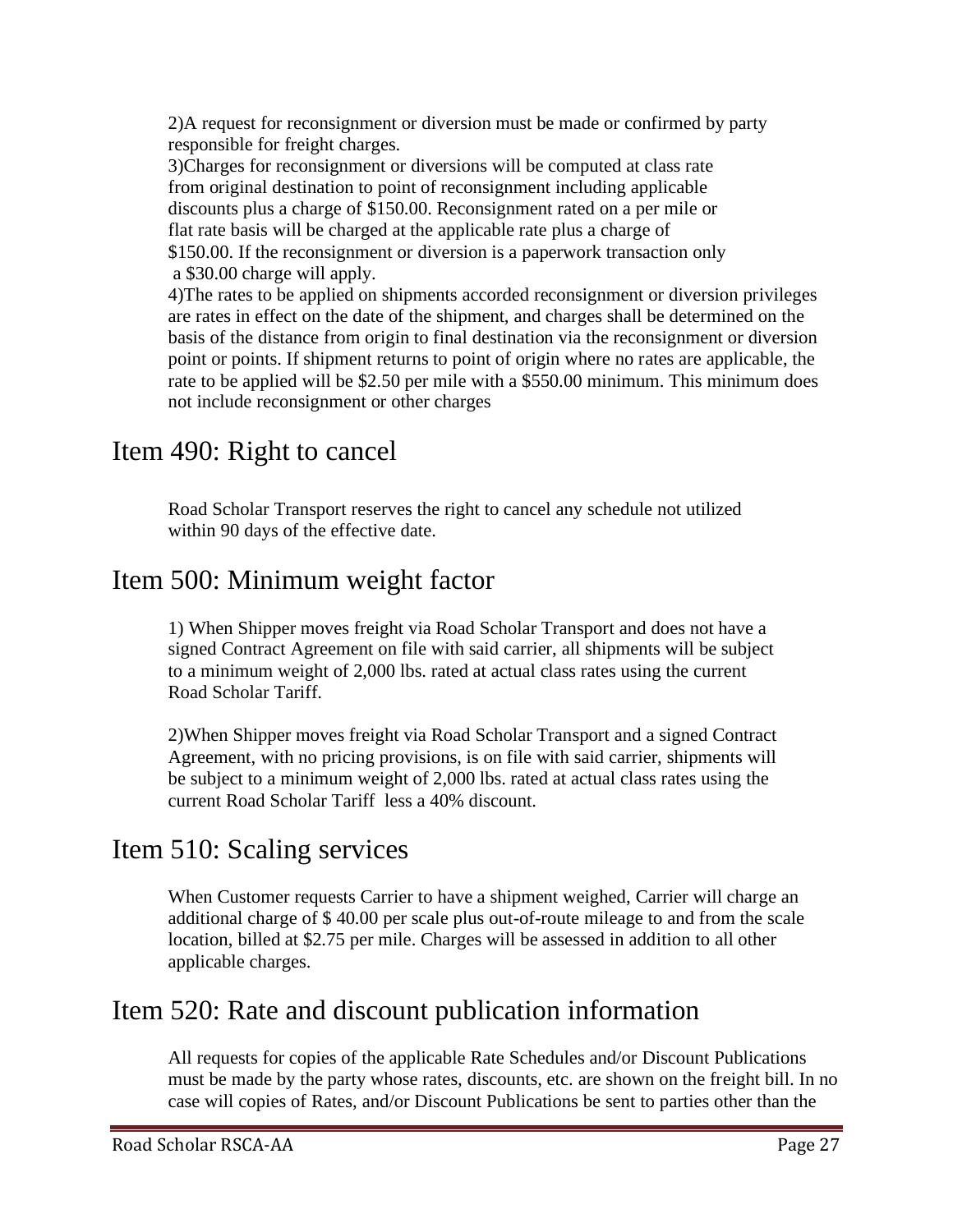party whose pricing is shown on the freight bill, except when a written release from that party accompanies the request. Requests for rate diskettes, magnetic tapes and/or rate sheets shall be made along with information that enables the carrier to accurately send the applicable rate media.

#### Item 530: Security inspection

Government facilities requiring offsite inspection by Government Security Experts prior to pick up or delivery of a shipment shall be subject to the following charges in addition to any other lawfully applicable freight charges. Charge: \$40.00 per shipment.

# Item 540: Sorting, segregating or stacking freight

When Carrier is requested or required to perform services involving sorting, segregating and/or stacking freight, Carrier will charge an additional charge of \$ 50.00 per man, per hour or fraction thereof and subject to a minimum of (2) two hours. Charges will be assessed in addition to all other applicable charges.

#### Item 550: Stop-off charges

Shipments may be stopped in transit for the purpose of partial loading and/or unloading, subject to the following terms, conditions and charges.

1. Shipments received from one consignor at one point, at one time and tendered on one bill of lading may be stopped in transit for partial loading and/or unloading.

2. The rates to be assessed will be the mileage rate applicable from the point of origin to the point of delivery via the stop-off point or points. Plus an additional charge per stop of \$75.00 for the first stop-off, \$100 for the second stop-off, \$200 per each stop-off after the second, excluding the original pickup and delivery will apply.

3. Freight charges on a shipment stopped to partially load and/or unload must be prepaid or guaranteed by Customer. If not prepaid, Customer must show on the bill of lading the name of one party from whom the entire freight charges, including the stop-off charges will be collected, which must be a party to the bill of lading.

4. Charges will be assessed in addition to all other applicable charges.

#### Item 560: Temperature protection services

Shipments Requiring Protection from Heat or Cold; Refrigerated Equipment \$100 + \$35 per night LTL and \$90 per night TL Need for temperature protection should be noted in advance. We are not liable for any loss, damage or destruction to cargo requiring protection from heat or cold caused by failure of the temperature controlled equipment or protective services or for any maintenance, inspection, refueling, or other protective services involving such equipment.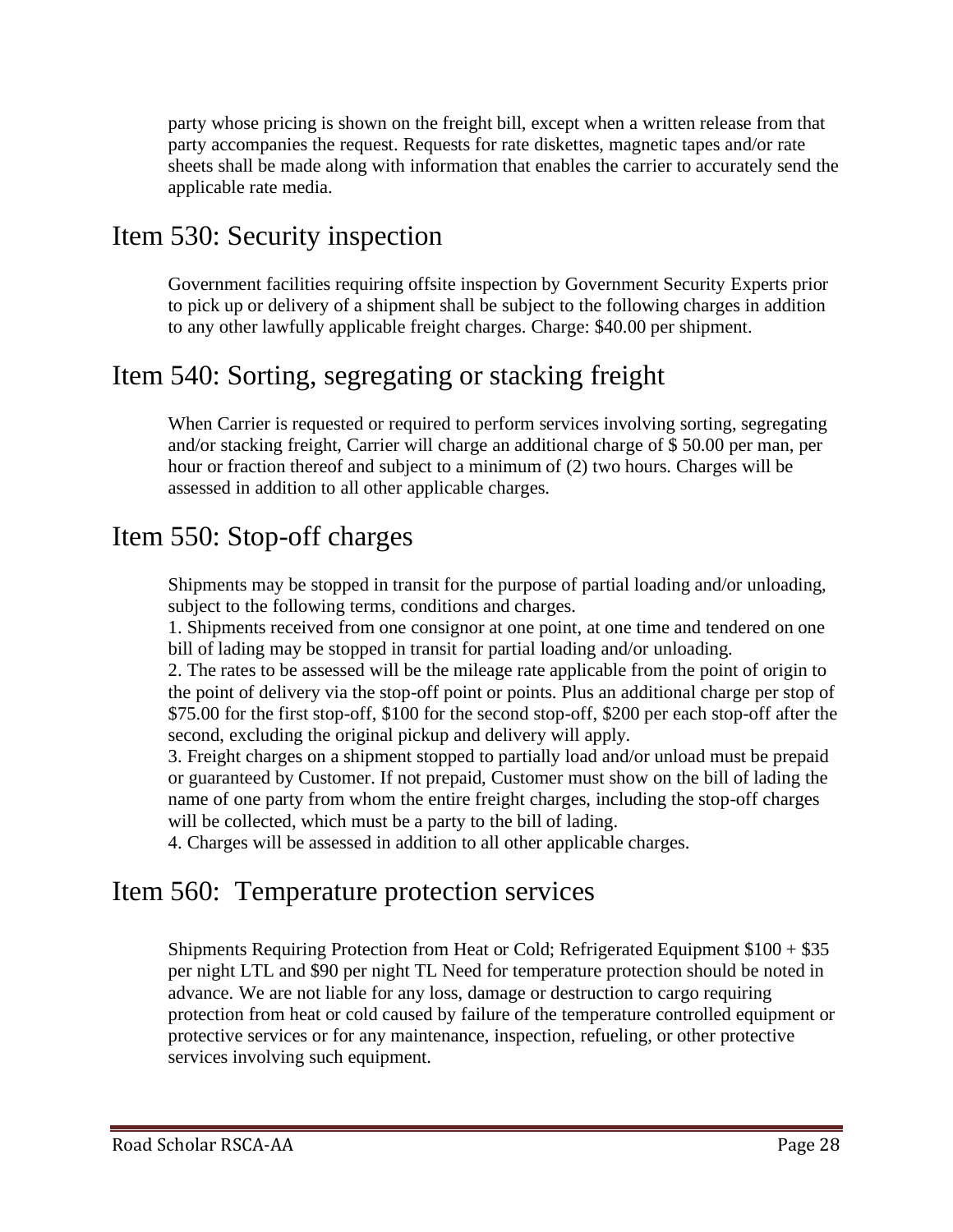# Item 570: Use of equipment

No shipper or receiver will have the right to the exclusive use of equipment.

Note: The carrier will determine the utility of its equipment in relation to the customer's need.

Carrier's equipment is controlled and operated by carrier employees only. Any other use or operation, without specific written authorization is expressly prohibited.

# Item 580: Transfer of lading

When consignor or consignee requests that shipments be picked up or delivered on a vehicle other than that vehicle used in transporting the shipment over the highway, the charges shown below will apply. Unless the Bill of Lading is specifically endorsed to show prepayment of these charges, they will be collected from the party requesting the service (Note A and B). The charge for the weight of the lading transferred in cents per 100 pounds shall be. \$2.11 cwt (Note A)

NOTE A: Subject to a minimum charge of \$305.85 for each transfer on truckload shipments. Each vehicle required for original pick up and/or final delivery will be considered a separate transfer.

NOTE B: Charges are applicable only on shipments consisting of 11 or more pallets or 20 or more feet of trailer space.

# Item 590: Loading by Consignor-Unloading by Consignee

Rates subject to provisions that consignor is to load and/or consignee is to unload the shipment are subject to the following additional provisions:

1. At the time of shipment a notation must be made on the Bill of Lading and the Shipping Order that consignor is to load and/or consignee is to unload the shipment. 2. The complete loading and/or unloading service of the freight, including the count thereof, must be performed by the shipper and/or consignee at his expense without any assistance from the carrier. The carrier's employee and power unit is to be released while loading and/or unloading is performed. At carrier's option, the carrier's employee and power unit may remain during loading or unloading but will render no assistance in loading or unloading.

3. (a)The complete loading service includes the loading of the freight into or on the carrier's vehicle and the stowing and arranging thereof. Any temporary blocking, flooring or lining, racks, standards, strips, stakes or similar bracing, dunnage or supports not constituting a shipping carrier, container or package or a part of the vehicle when required to protect and make shipments secure for transportation must be furnished and installed by the shipper. (b) The complete unloading service means that the consignee must remove the freight from the position in which it is transported in or on the carrier's vehicle.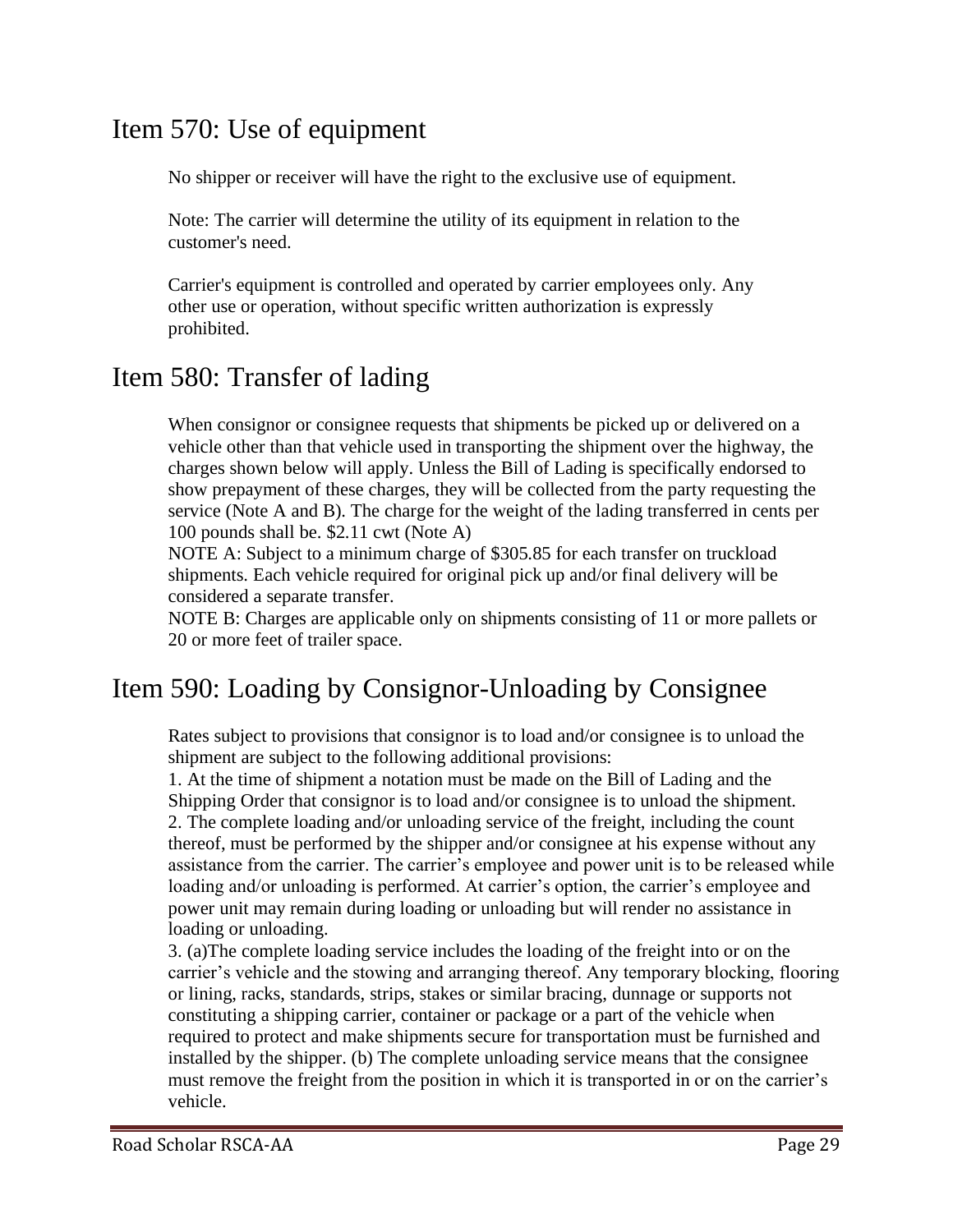4. On mixed shipments, when any portion of the freight is required to be loaded or unloaded by shipper and/or consignee as condition precedent to the application of the rate, the entire shipment must be loaded and/or unloaded by the shipper or consignee otherwise the rate will not apply and rates otherwise published will be assessed. 5. In event the shipment is stopped-off for partial loading or partial unloading, the party or parties tendering or receiving any portion of the shipment will be subject to the requirements as to loading or unloading.

6. If the consignor or any party tendering any portion of the shipment refuses to perform loading or if the consignee or any party receiving any portion of the shipment refused to perform the unloading, the rate will not apply and rates otherwise published will be assessed.

#### Item 600: Commodities, classifications packaging, labeling

All shipments tendered for transportation or accessorial services will be packaged, labeled, classified, transported, documented and described in accordance with the rules, regulations and descriptions set forth in the National Motor Freight Classification, Tariff NMFC 100 series and as amended in the future.

#### Item 610: BOL correction services

#### A)Weight Correction Fee

1. The Carrier or Carrier's agent shall have the right to take action necessary to determine if the information provided on the bill of lading is correct including, but not limited to: a) Verification of gross shipment weights (a shipping carrier, container or package, or pallet, platform, or skid constitutes part of the gross weight).

b) Collection of other sufficient evidence necessary to verify whether or not the weight of the shipment is correctly declared.

2. When the information is found to be incorrect, the bill of lading and carrier freight bill will be corrected and freight charges assessed according to the proper descriptions and weights except, when the Shipper palletizes mixed commodities, the corrected weight will be charged at the highest rated commodity in the shipment.

3. When the weight of a shipment results in a change to the freight charges of at least \$10.00, an additional charge of \$10.00 will apply.

B)Our Rights Re: Overweight Shipments:

1.We have the right (but not the obligation) to

a) have any loaded container or trailer weighed to determine if it conforms with safe handling rules and applicable federal, provincial, state and municipal laws and b) to hold and transload all or a portion of the cargo to another trailer or container if we become aware that the trailer or container is overweight. Customer is responsible for all associated costs, including, without limitation, the cost of transloading, using and moving the trailer and container and any resulting storage charges.

B) Handling of Overweight Shipments: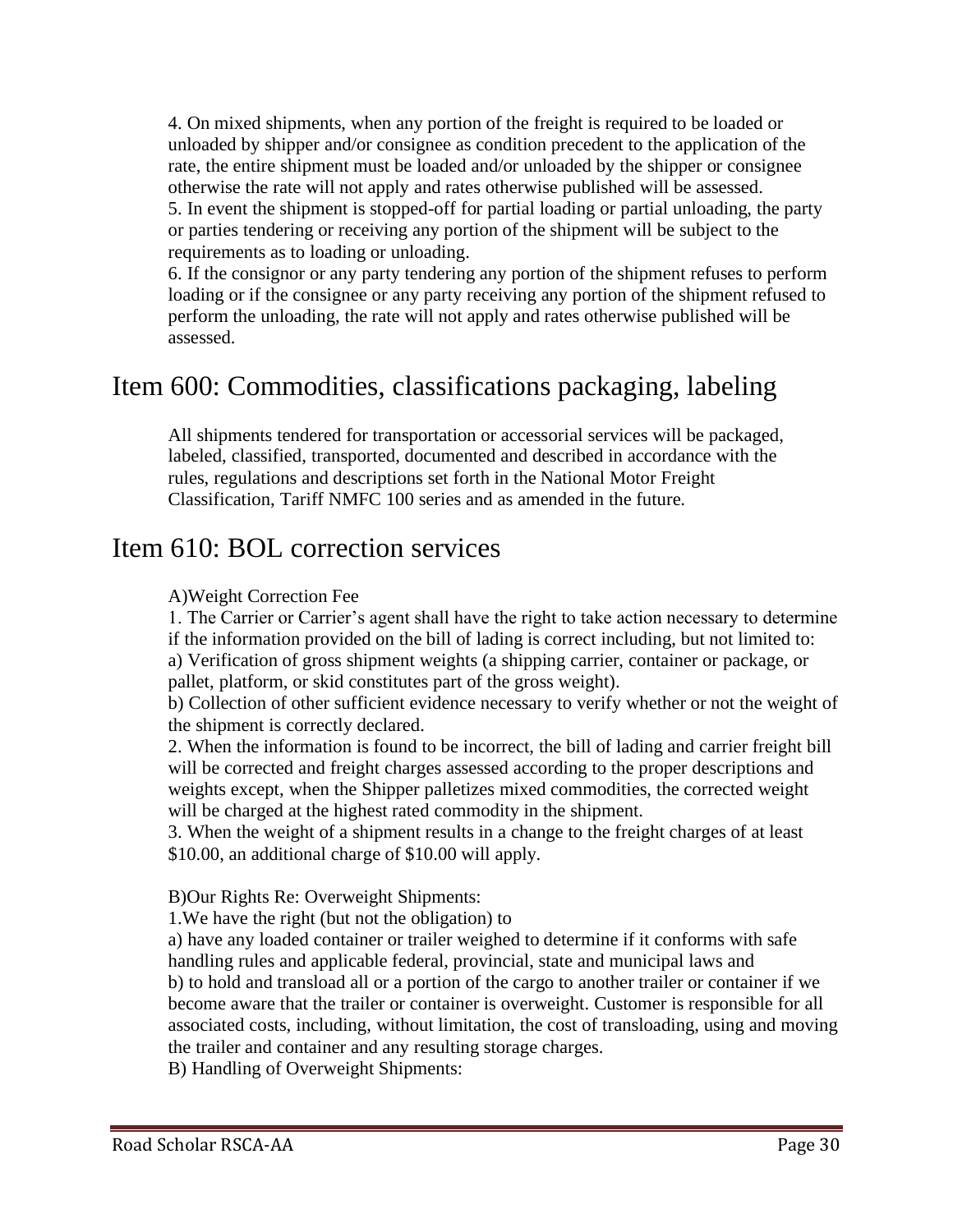If an overweight problem is determined after pick up and before reaching the origin terminal, we will return the shipment to the consignor for correction if permitted. If the shipment cannot be returned, Customer will arrange for correction of the overweight condition at Customer's expense. If an overweight problem is determined after arrival at the destination rail terminal and before reaching the consignee, the shipment will be delivered to the consignee if permitted. If the shipment cannot be delivered, Customer will arrange for correction of the overweight condition at Customer's expense. Customer is responsible for all charges associated with the pick up or delivery as originally arranged, as well as all additional costs or charges arising out of the overweight condition, including but not limited to storage, detention and redelivery charges.

#### C) Description Correction Fee

1. The Carrier or Carrier's agent shall have the right to take action necessary to determine if the information provided on the bill of lading is correct including, but not limited to:

a) Inspection of packages.

b) Verification of gross shipment weights (a shipping carrier, container or package, or pallet, platform, or skid constitutes part of the gross weight).

c) Verification of actual or declared density.

d) Collection of other sufficient evidence necessary to verify whether the shipment is correctly described.

2. When the information is found to be incorrect, the carrier freight bill will be corrected and the freight charges assessed according to the proper descriptions and weights. 3. Density - For the purpose of determining NMFC density-based classifications, the dimension of the articles will be calculated in accordance with Section 8, Item 110, NMFC 100 Series and the weight shown on the shippers bill of lading, unless the Carrier determined the weight on the bill of lading to be in error, or the Shipper provides documentation that the weight was in error.

4. When the inspection of a shipment results in a change to the freight charges of at least \$10.00, and additional charge of \$10.00 will apply.

#### Item 620: Terms and conditions

Each shipment pursuant to this agreement shall be evidenced by a written bill of lading. This bill of lading shall describe the kind and quantity of goods received and delivered by CARRIER. Such bill of lading shall be evidence of receipt of the goods by CARRIER. Any terms, conditions and provisions of such bill of lading shall be subject and subordinate to the terms, conditions and provisions of this Agreement and, in the event of a conflict between the terms, conditions and provisions of such bill of lading and this Agreement, the terms, conditions and provisions of this rules tariff shall govern.

This contract shall be governed and construed in accordance with the rules and regulations of the NMFC 100 series tariff as it pertains to commodities,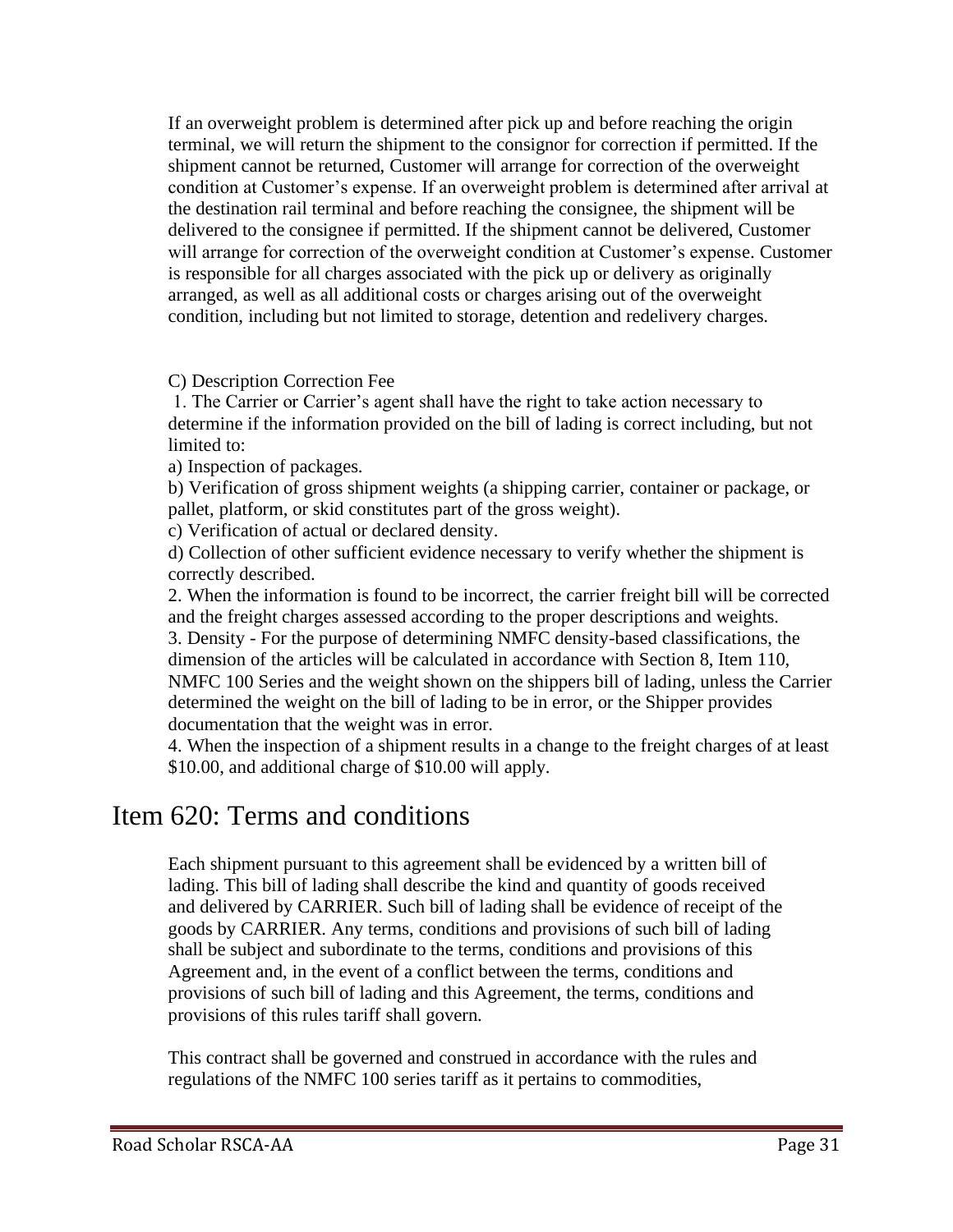classifications and the packaging/labeling thereof, unless otherwise specified herein.

# Item 630: Service limitations

The carrier is not obligated to render accessorial services or transport property for which it does not have suitable equipment, nor will transportation be performed

#### SHIPPER OBLIGATIONS

Customer or its shipper is responsible to count and record all contents of shipments moved under this Tariff and to apply a protective seal to the loaded equipment, unless Customer has arranged before dispatch for us to provide these services. Customer will or will cause the consignor to load, block, brace and secure all cargo to prevent shifting as appropriate for the selected mode of transportation. Customer will not tender any hazardous materials and waste, high value shipments (+\$100,000 in value), oversize or overweight shipments or commodities requiring protection from heat or cold, unless such shipments have been properly identified and Customer has made the necessary prior arrangements with us. Although we will inspect any empty containers or trailers before delivery to Customer, Customer will also inspect all empty containers and trailers tendered for loading and reject any equipment that is not in apparent suitable condition to protect and preserve the cargo during transportation and notify us of any rejected equipment. Customer will and will cause its consignors or consignees not to lose, damage or misuse tractors, trailers, containers, chassis or other equipment and will pay for any loss or damage resulting from Customer's or its consignors or consignee's possession or use of such equipment.

# Item 640: Equipment ordered not used

When carrier is requested to perform transportation services and dispatches equipment to a point designated, in accordance with the instruction of the party ordering the equipment, and instruction to the carrier is later changed and the equipment is not used through no fault of the carrier, a charge of \$250.00 will be assessed, for LTL Shipments and \$500 for truckload shipments.

# Item 650: Storage

Freight held in carrier's possession by reason of an act or an omission of the shipper, consignee or owner, or for custom clearance or inspection, and through no fault of the carrier, will be considered stored immediately, and will be subject to the following provisions: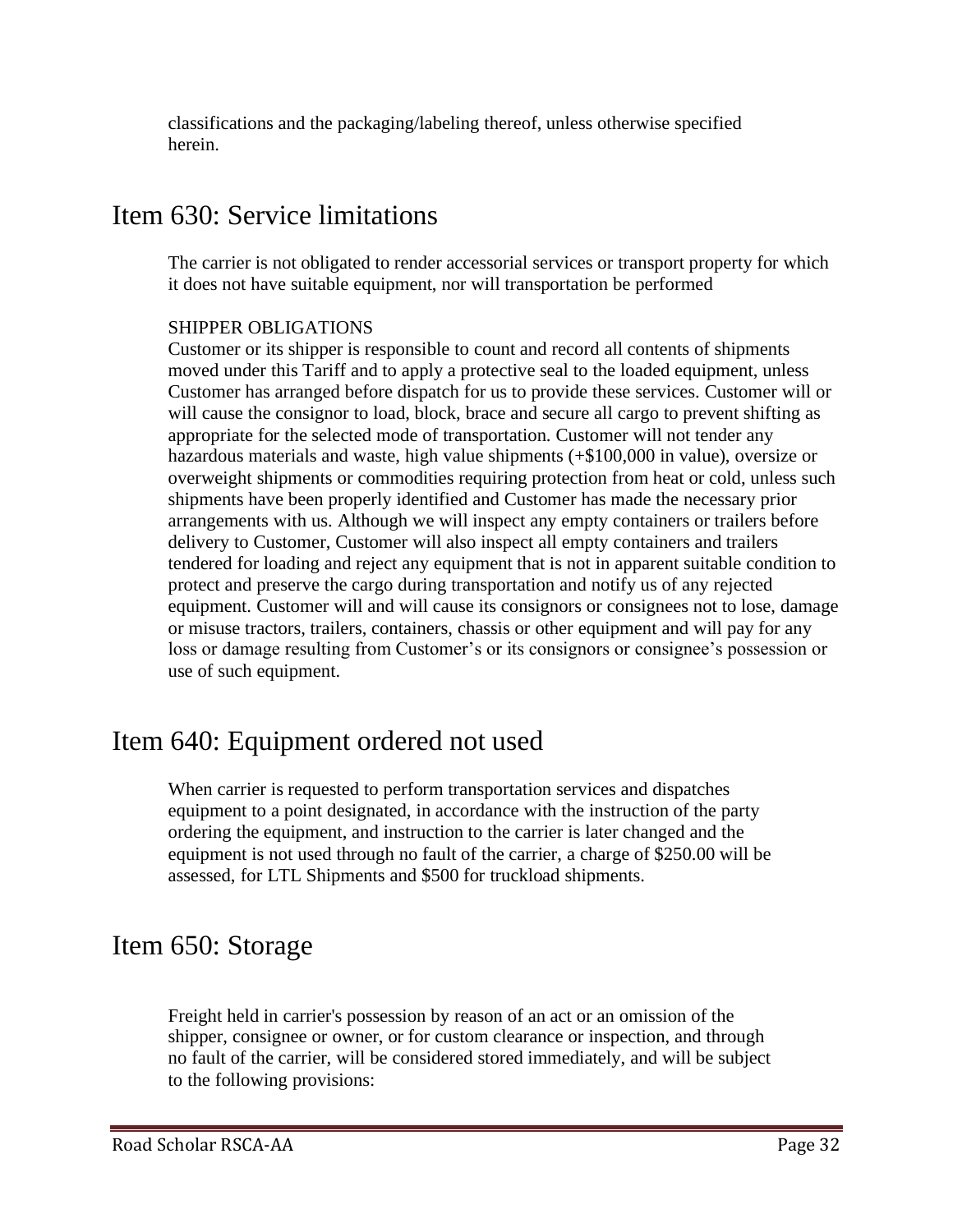(1) Storage charges on freight awaiting line-haul transportation will begin at 7:00 A.M. the day after freight is received by the carrier.

(2) Storage charges on undelivered freight will begin at 7:00 A.M. the first business day, and will accrue every day thereafter including holidays and weekends, after notice of arrival has been given except no charges under this item will be made when actual tender delivery is made within 24 hours after such notice of arrival has been given.

(3) Storage charges on freight stored in carrier's possession, will be subject to the following charges:

#### CHARGES:

For each 100 pounds or fraction thereof per 24 hours or fraction thereof (excludes HEATED SERVICE charges). \$2.30

Minimum storage charge per shipment per day (excludes HEATED SERVICE charges). \$75.00

#### Item 660: Warranties and non-wavier

Carrier makes no warranties, implied or other, for any transportation and/or related services provided. failure by carrier to apply or enforce the provisions of its tariff(s), service guides, standard operating procedures, terms and conditions, or requirements will not be considered a waiver of its ability to enforce application of such on any past, current or future transportation services provided.

#### Item 670: Quotations of estimated charges

1. When carrier has furnished, either orally or in writing, an estimate of published charges, such estimate will be given on basis of effective published provisions as applies to those facts concerning shipments which are made known to carrier.

2. Estimates of freight charges are furnished as a convenience to shipping public and represent nothing more than an approximation of freight charges which is not binding either on carrier or shipper.

3. All transportation charges on a shipment will be assessed on basis of published provisions legally in effect at time of shipment as applied to commodity shipped and transportation and related services performed in connection therewith. Liability is limited to \$.50 per lb.